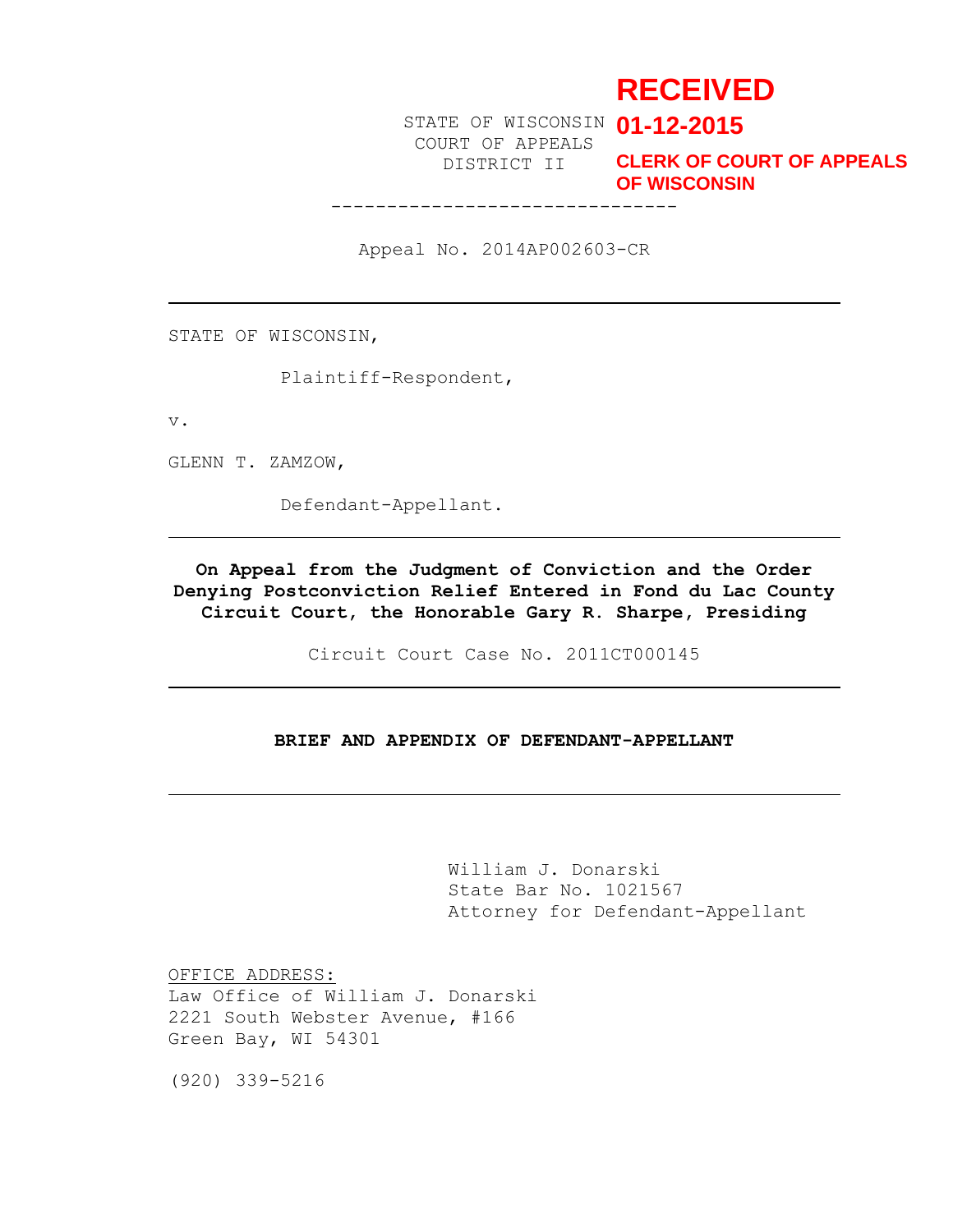## **TABLE OF CONTENT**

| Authorities Cited         |               |                                                                                                                  | ii           |
|---------------------------|---------------|------------------------------------------------------------------------------------------------------------------|--------------|
| Issues Presented          |               |                                                                                                                  | $\mathbb{1}$ |
|                           |               | Position on Oral Argument and Publication                                                                        | 1            |
|                           |               | Statement of the Case and Facts                                                                                  | $\mathbf 1$  |
| Argument                  |               |                                                                                                                  | 8            |
| Ι.                        |               | The Trial Court Erred by<br>Denying the Motion to Suppress<br>for Lack of Reasonable Suspicion<br>for Stop       | 8            |
|                           | Α.            | Standard of Review                                                                                               | 9            |
|                           | <b>B</b> .    | The State Failed to Meet<br>its Burden of Proof<br>The Audio Recording<br>1.<br>Should Not Have Been<br>Admitted | 11<br>11     |
|                           |               | $2$ .<br>The Audio Recording is<br>Too Unreliable to Form<br>the Basis for a<br>Constitutional Fact              | 14           |
|                           | $\mathbb C$ . | Statements Made Out of Court,<br>by an Unavailable Witness<br>are Not Reliable<br>.                              | 15           |
|                           |               |                                                                                                                  | 23           |
|                           |               | CERTIFICATION ON FORMAT                                                                                          | 24           |
|                           |               | CERTIFICATION OF MAILING                                                                                         | 25           |
| CERTIFICATION OF APPENDIX |               | 26                                                                                                               |              |
|                           |               | CERTIFICATION OF ELECTRONIC FILING                                                                               | 27           |
|                           |               |                                                                                                                  | 100          |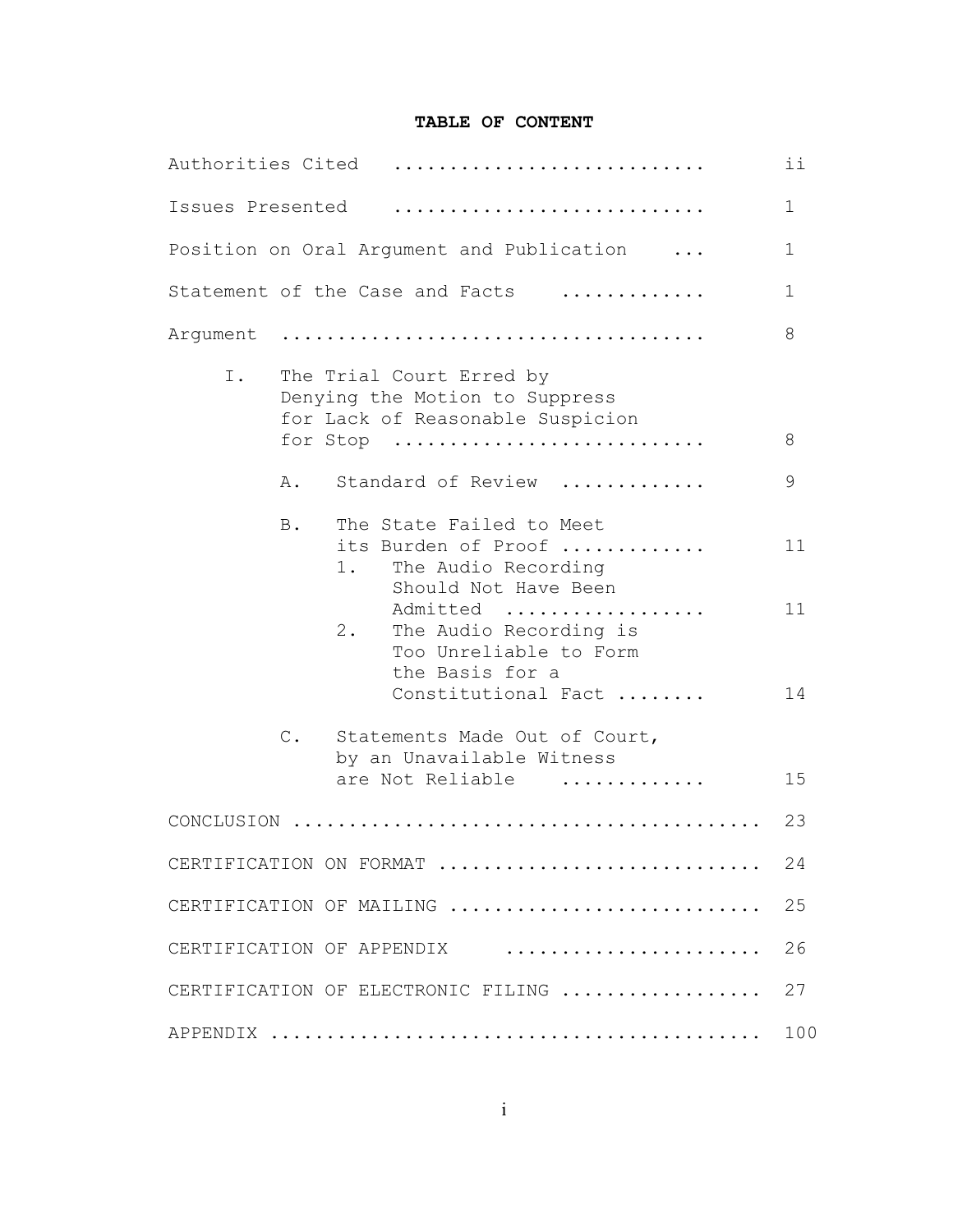## **AUTHORITIES CITES**

#### **CASES CITED**

| $Crawford$ v. Washington, 541 U.S. 36 (2004)                                                                                                                                                                   | 14,18    |
|----------------------------------------------------------------------------------------------------------------------------------------------------------------------------------------------------------------|----------|
| Dowling v. U.S., 493 U.S.342, 352 (1990)                                                                                                                                                                       | 17       |
| State v. Frambs, 157 Wis.2d 700,<br>460 N.W.2d 811 (Ct. App. 1990)<br>.                                                                                                                                        | 14,17    |
| State v. Gaulrapp, 207 Wis.2d 600, 605,<br>.<br>558 N.W.2d 696 (Ct. App. 1996)                                                                                                                                 | 9        |
| State v. Jiles, 2003 WI 66, 126,<br>262 Wis.2d 457, 663 N.W.2d 798<br>.                                                                                                                                        | 10       |
| State v. Manuel, 2005 WI 75, 142,<br>281 Wis.2d 554, 697 N.W.2d 811<br>.                                                                                                                                       | 13       |
| State v. Popke, 2009 WI 37, 120,<br>317 Wis.2d 118, 765 N.W.2d 569<br>$\cdots$                                                                                                                                 | 11       |
| State v. Rhodes, 2011 WI 73, 129,<br>336 Wis.2d 64, 799 N.W.2d 850                                                                                                                                             | 15,19    |
| State v. Rutzinski, 2001 WI 22, 112-14,<br>241 Wis.2d 729, 623 N.W.2d 516                                                                                                                                      | $9 - 10$ |
| State v. Walli, 2011 WI App 86, 117,<br>334 Wis.2d 402, 799 N.W.2d 898<br>$\mathbf{r} = \mathbf{r} \cdot \mathbf{r} + \mathbf{r} \cdot \mathbf{r} + \mathbf{r} \cdot \mathbf{r} + \mathbf{r} \cdot \mathbf{r}$ | 11,22    |
| State v. Williams, 2001 WI 21, 118,<br>241 Wis.2d 631, 623 N.W.2d 106<br>.                                                                                                                                     | 10       |
| Terry v. Ohio, 392 U.S. 1, 27 (1968)<br>.                                                                                                                                                                      | 10       |
| Whren v. United States, 517 U.S. 806,<br>809-10, 116 S.Ct. 1769,<br>135 L.Ed.2d 89 (1996)                                                                                                                      | 9        |
|                                                                                                                                                                                                                |          |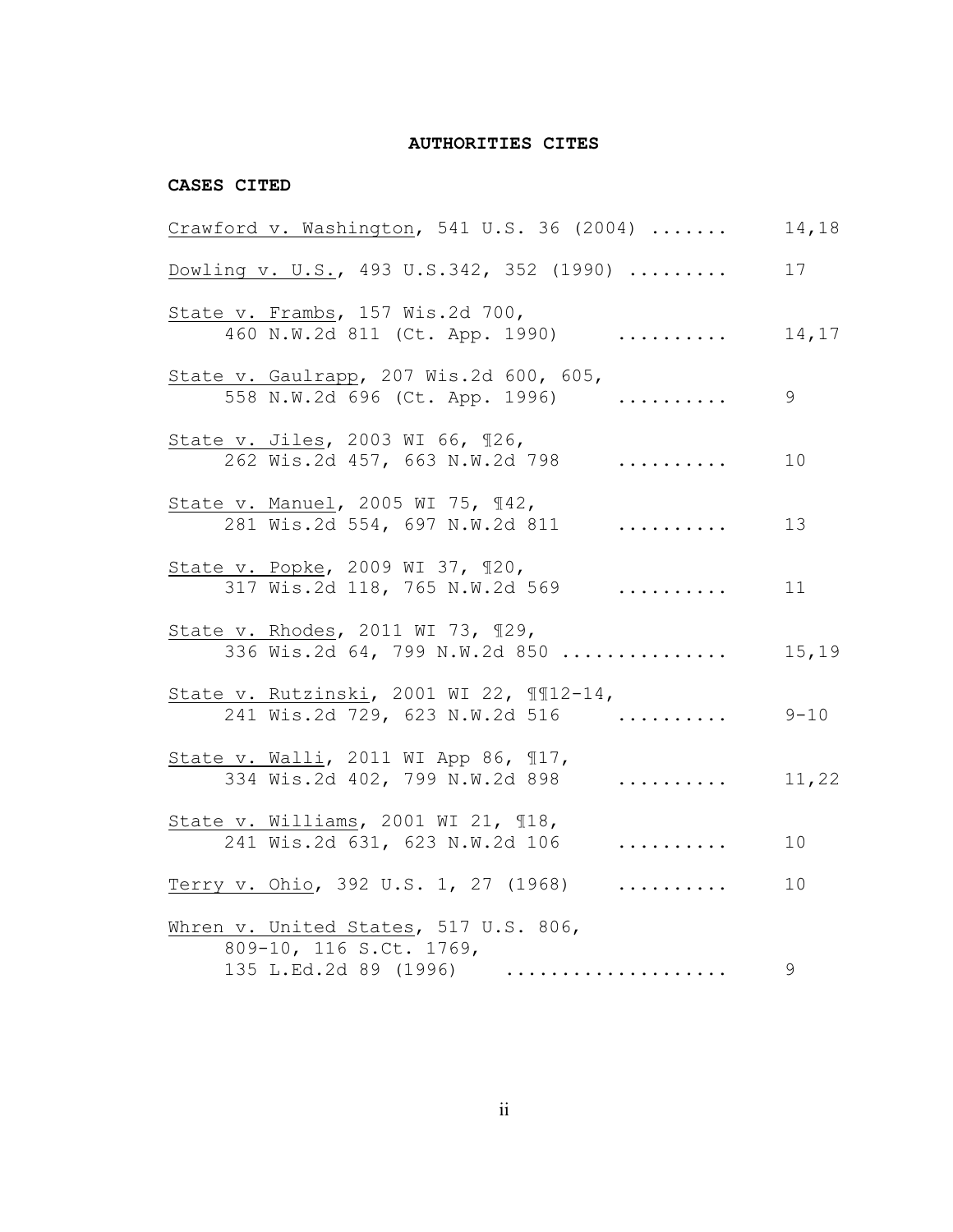# **CONSTITUTIONAL PROVISIONS CITED**

|  | U.S. Constitution, Amendment IV  9      |     |
|--|-----------------------------------------|-----|
|  | U.S. Constitution, Amendment XIV        | -16 |
|  | Wisconsin Constitution, Article I, \$11 | 9   |

## **WISCONSIN STATUES CITED**

## **OTHER RESOURCES CITED**

| Graham C. Lilly,                        |    |
|-----------------------------------------|----|
| An Introduction to the Law of Evidence, |    |
| 182 (2d ed. 1992)                       | 16 |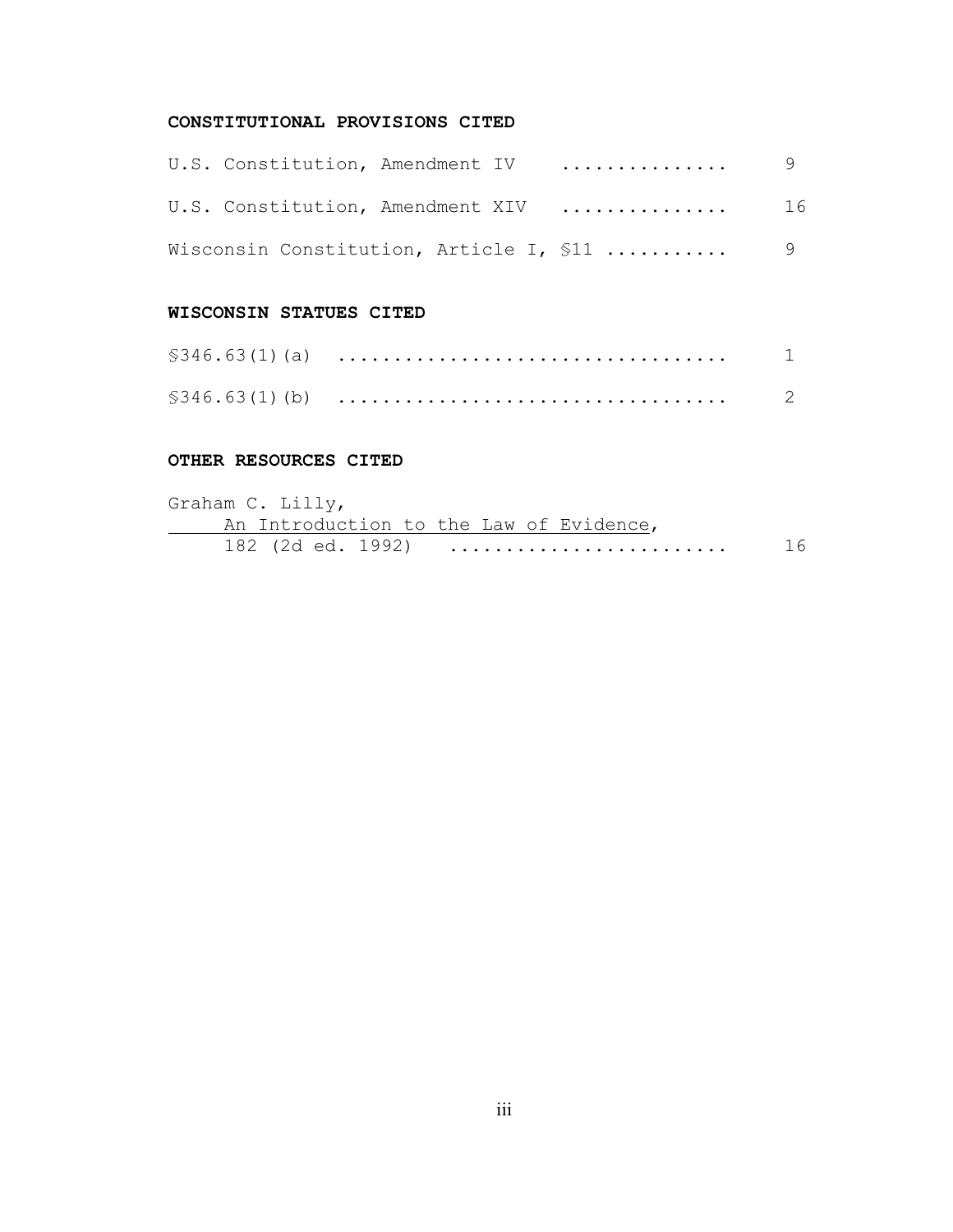#### **ISSUES PRESENTED**

I. Did the Trial Court err in denying the Motion to Suppress the traffic stop of Zamzow's vehicle? The trial court answered: No.

## **POSITION ON ORAL ARGUMENT AND PUBLICATION**

Mr. Zamzow does not requests publication of the opinion in this case, as this is an appeal within §752.31(2), Stats., and is thus not eligible for publication.

Further, the evidence is documentary in nature, and there is no dispute about what evidence was submitted. The briefs can adequately address the argument, and therefore, oral argument is not necessary nor requested.

#### **STATEMENT OF THE CASE AND FACTS**

The Defendant-Appellant, Glenn T. Zamzow,(hereinafter, Zamzow) was charged with Operating a Motor Vehicle while Intoxicated, third offense, (OWI-3rd), pursuant to §346.63(1)(a), Stats., and Operating a Motor Vehicle with a Prohibited Alcohol Concentration, third offense, (PAC-3rd),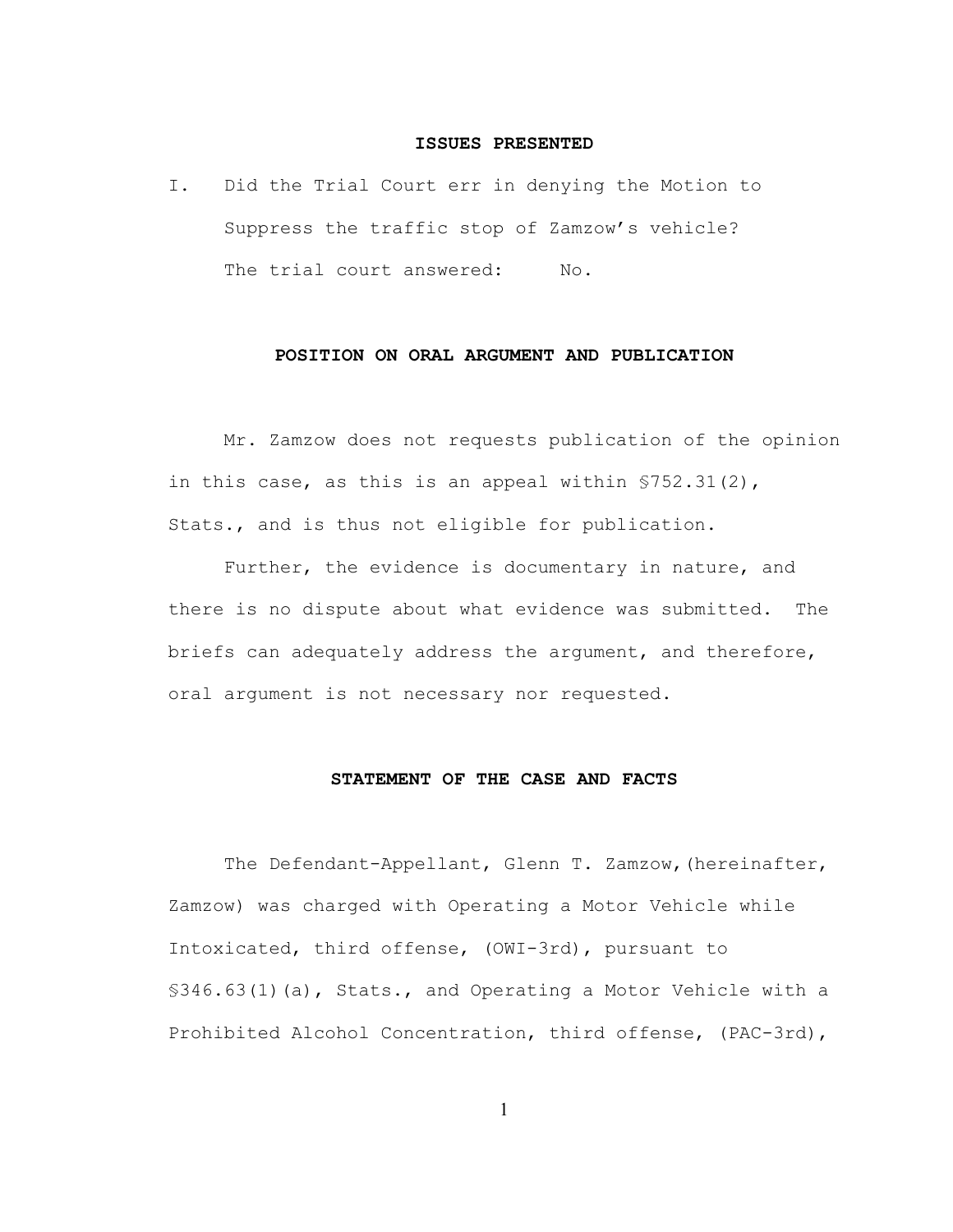pursuant to §346.63(1)(b), Stats., in a complaint filed on March 16, 2011 [1:1-4; App. 103-106).

The defense filed a Motion to Suppress, For Lack of Reasonable Suspicion for Stop, on April 19, 2011. [11:1] A motion hearing was held on June 2, 2011,  $[77:1-9]$ , but the State was not prepared to present evidence, as a necessary witness, Officer Weed, was not present, so the matter was rescheduled. [Id.] At this hearing, it was noted by the State that, "this is a case where we have Officer Birkholz, a deceased officer, who actually made some observations and made the traffic stop..." [Id., at 3] The court noted at this early stage of the case that "there are some issues raised by the absence of the testimony of Officer Birkholz. Those issues may or may not be insurmountable, I don't know." [Id., at 7]

On July 8, 2011, the motion hearing proceeded. [78:1- 53] It was made clear that the only issue being pursued by the defense was the stop of the vehicle by the now deceased officer Birkholz. [Id., at 4] The State then proceeded and presented evidence to lay a foundation for the squad car camera recording made by Officer Birkholz. The DVD of the squad car camera recording [19] was admitted into evidence, over the objection of the defense, as Exhibit 1. [78:33] The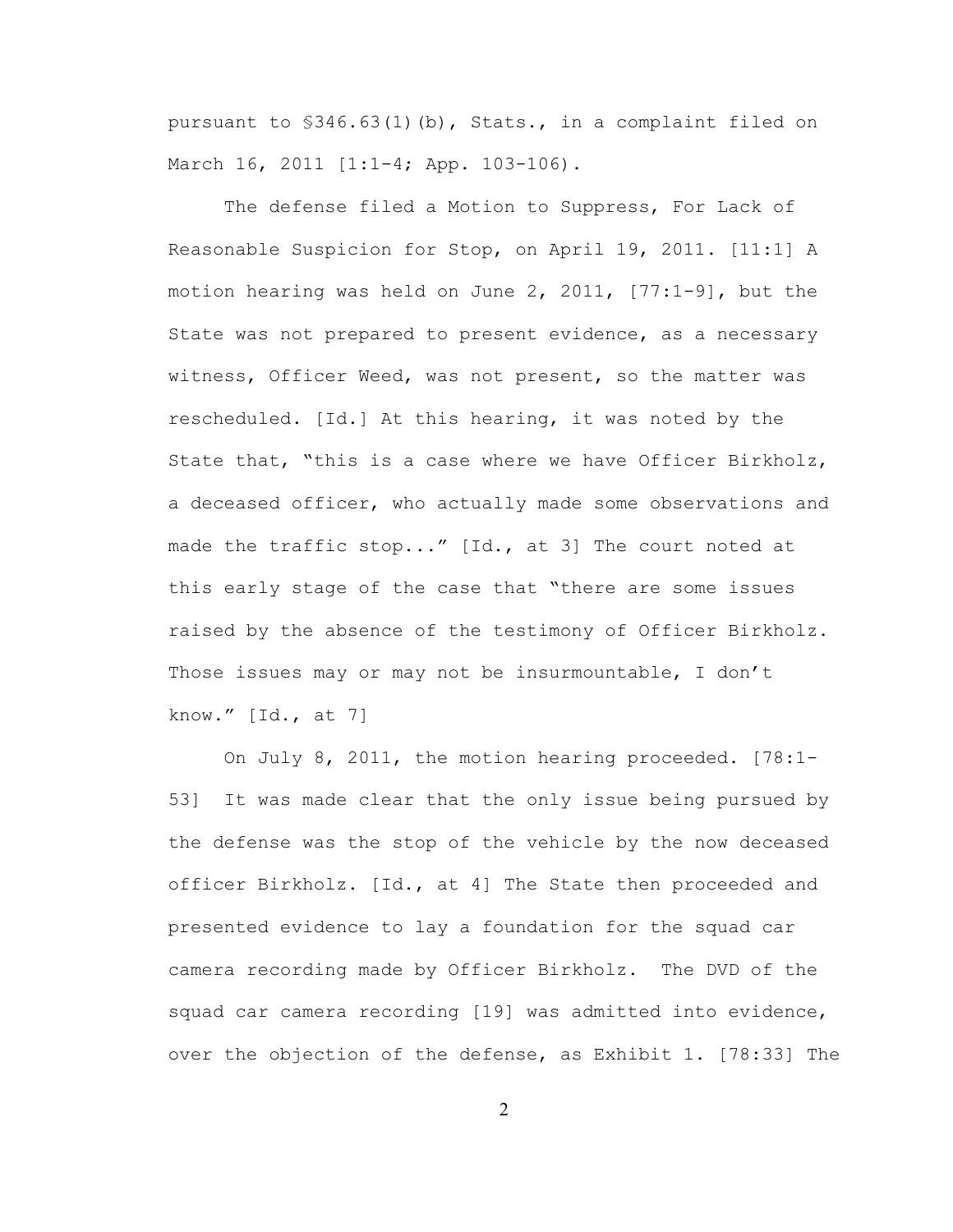DVD was then played in court, and the trial court took the matter under advisement. [78:51]

On October 5, 2011, a hearing was held for the Oral Ruling by the trial court. [79:1-14] The trial court advised the parties that his recollection was that at the motion hearing, when Exhibit 1, the DVD of the squad car camera [19] was played, "it only played the video, and I don't recall any audio." [79:3] The trial court further advised the parties that in reviewing Exhibit 1 in chambers, that audio was heard. [Id.] This presented audio recordings of the now deceased arresting officer. The defense stated that they were unaware that there was any audio on the DVD.  $[d.d.,]$ at 10] The matter was rescheduled to allow the full audio and video portions of Exhibit 1 to be played in court, and for the audio portion to be taken down by the Court Reporter. [79:8-12]

On December 1, 2011, the evidentiary portion of the motion to suppress was reopened. [80:1-28] Over the objection of the defense on both hearsay and confrontation grounds, Exhibit 1, the DVD of the squad car camera, [19] was played with both the audio and the video portions. [80:12-15; App. 8-11] The voice of deceased officer Birkolz was heard on the audio portion of the recording, when he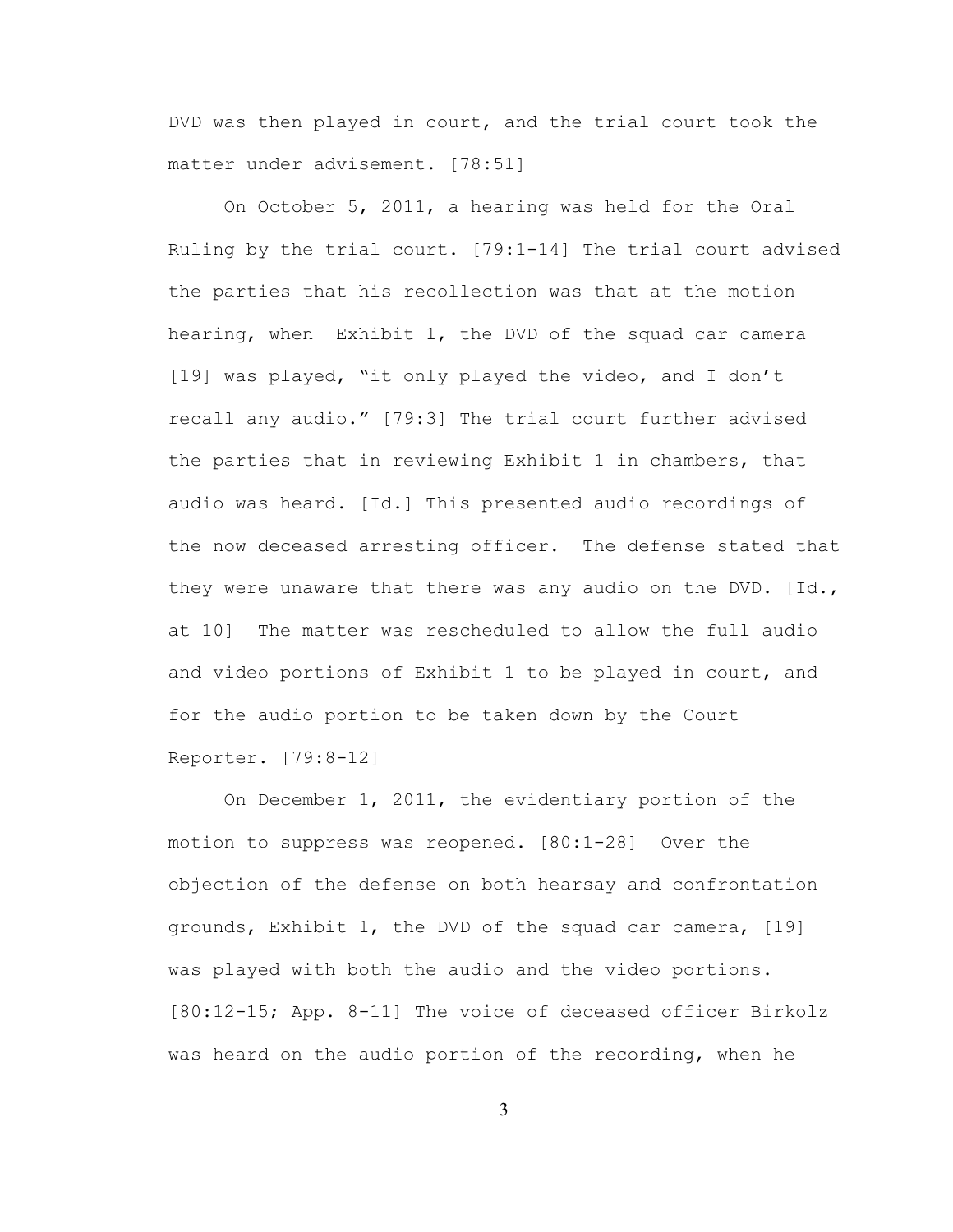approached Zamzow's vehicle immediately after the stop, saying: "Officer Birkholz, city police. The reason I stopped you is you were crossing the center line there coming at me and then again when I turned around and got behind you." [80:12; App. 8] Additional recordings of Officer's Birkholz's voice were played where he was discussing the stop with another officer who responded to the scene after the stop. [80:14-15; App. 110-111]

After argument, the trial court made findings and rulings. [80:19-26; App. 112-119] The trial court found that "The Court has observed the video, and what the Court saw was an oncoming vehicle approaching the officer, and the Court could not determine from the video whether or not the defendant was crossing the center line as he was approaching the officer." [80:19; App. 112] The trial court continued and based upon the first conversation between Officer Birkholz and Zamzow found:

Thereafter, we saw the officer turn around, speed up, and come behind the defendant. At that point, while the defendant was on the bridge, it looks like his tires were on the center line. But the Court could not discern to the extent that there was an actual cross of the center line as the defendant approached the intersection...

[80:19-20; App. 112-113]

The second conversation between Officer Birkholz and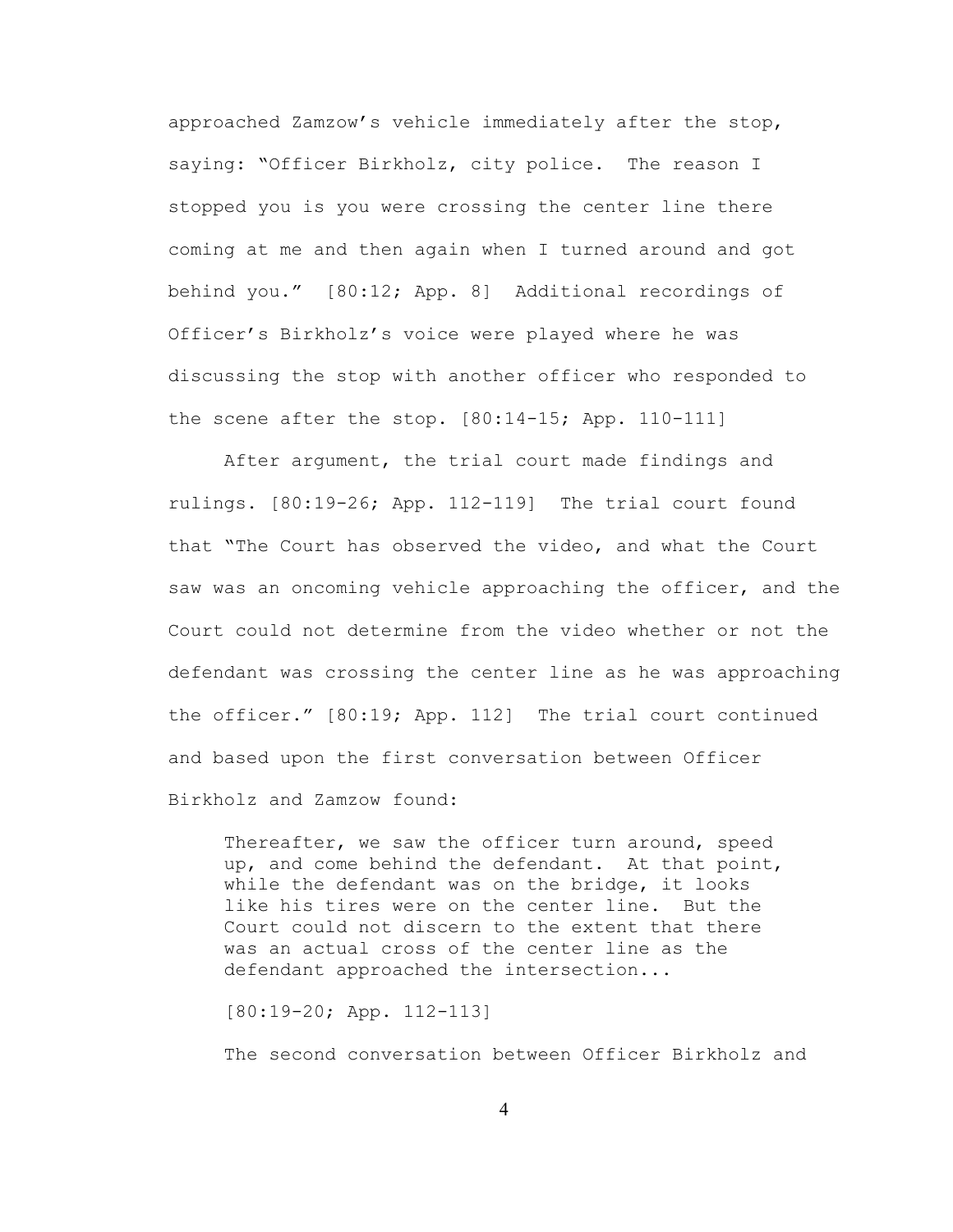the responding officer was found to be testimonial and therefore not admissible as a violation of the right to confrontation. [80:20-21; App.113-114]

However, the first conversation between Officer Birkholz and Zamzow was ruled to be not testimonial because, "It was made for the purpose of establishing the basis for the stop and provide information to the defendant." [80:21; App. 114] The trial court further clarified its ruling that this first conversation was admissible and stated:

The Court's finding is that the statement made by Officer Birkholz to the defendant is not nontestimonial<sup>1</sup> and is therefore admissible notwithstanding the confrontation clause and can be considered by the Court for purposes of deterining whether or not there was reasonable grounds with reasonable suspicion or probable cause to stop the vehicle.

[80:23; App.116] The trial court went on to further find that:

Clearly there is nothing else in the record to support the stop. So we don't have any other evidence of weaving. We don't have any evidence of speed. We don't have any evidence of any other violation. Clearly, the only evidence to be considered by the Court is a statement by the officer that he observed the defendant cross the

 $1$  The phrase "not nontestimonial" appears to either be a mis-type by the court reporter, or mis-spoken by the trial court. The trial courts intention to find that the statement was nontestimonial was clear throughout the case and is not in dispute.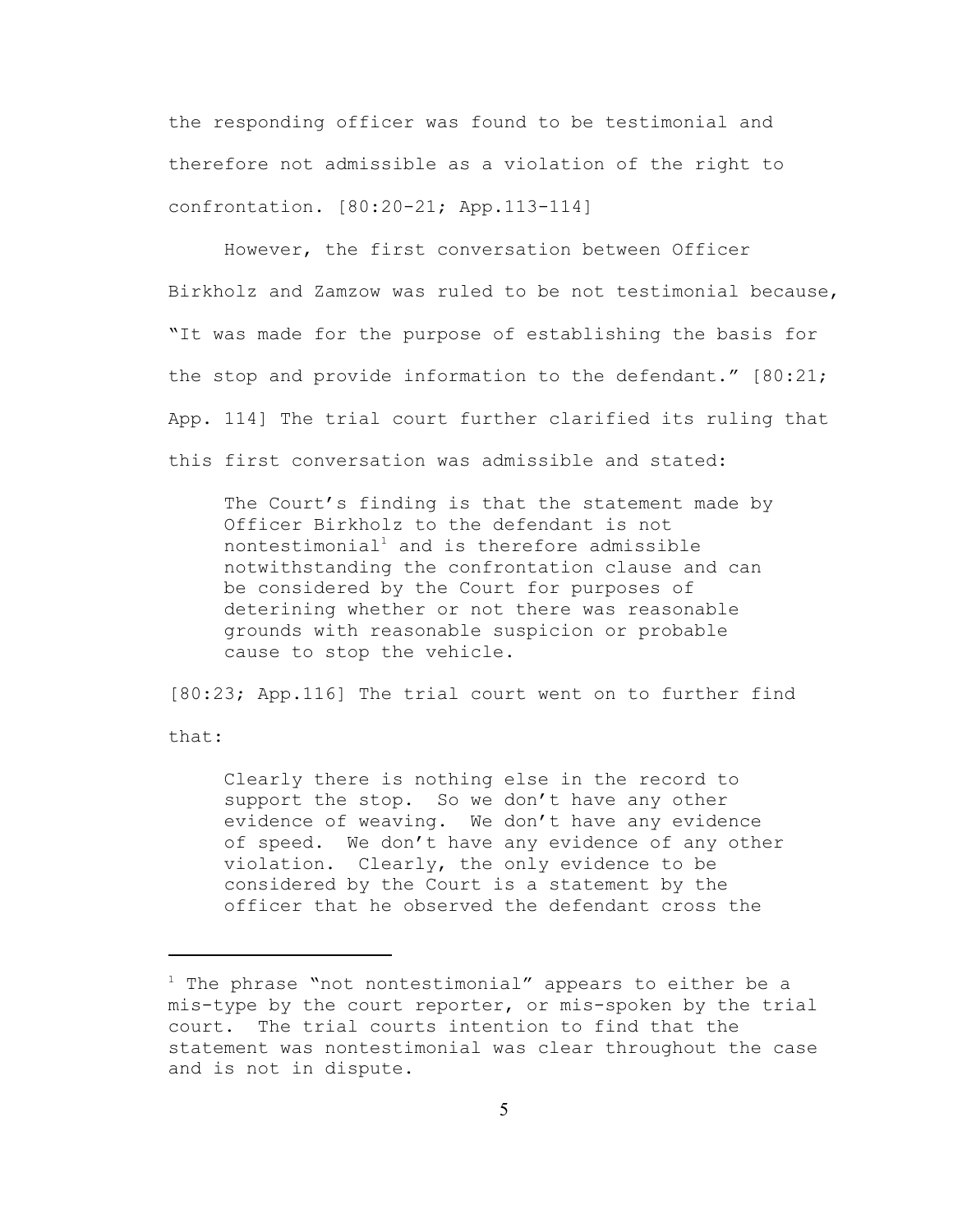center line...

[80:23–24; App. 116-117]

Based upon those findings, the trial court ruled:

But the decision of this Court is that based upon Officer Birkholz's belief that the – - and testimony that the vehicle did, in fact, cross the center line twice in that short amount of time, I believe that there is sufficient basis for the officer to have made a stop for further inquiry. A cross of the center line is a violation of traffic law.

[80:24-25; App.117-118] The trial court further clarified that "So I am relying upon the officer's testimony as to the cross of the center line that he observed more so than the specifics that I observed on the video. [80:26; App.119]

On December 8, 2011, the defense file a Motion to Reconsider Denial of Suppress of Evidence. [25:1-4] That motion was heard on March 27, 2012.  $[81:1-27]$  In summary, the defense argued that the one recorded statement of Officer Birkholz that the trial court relied upon was indeed testimonial. [81:9-15] The prosecutor argued that at these "preliminary" type hearings, that the Confrontation Clause does not even apply. [81:15-16] The trial court ruled that:

The Court's determination today is that under Frambs, confrontation clause is not applicable to a pre-trial motion such as this stop motion. But even if the Court is wrong and the confrontation clause is applicable, I believe that the nature of the statement made by the officer directly to the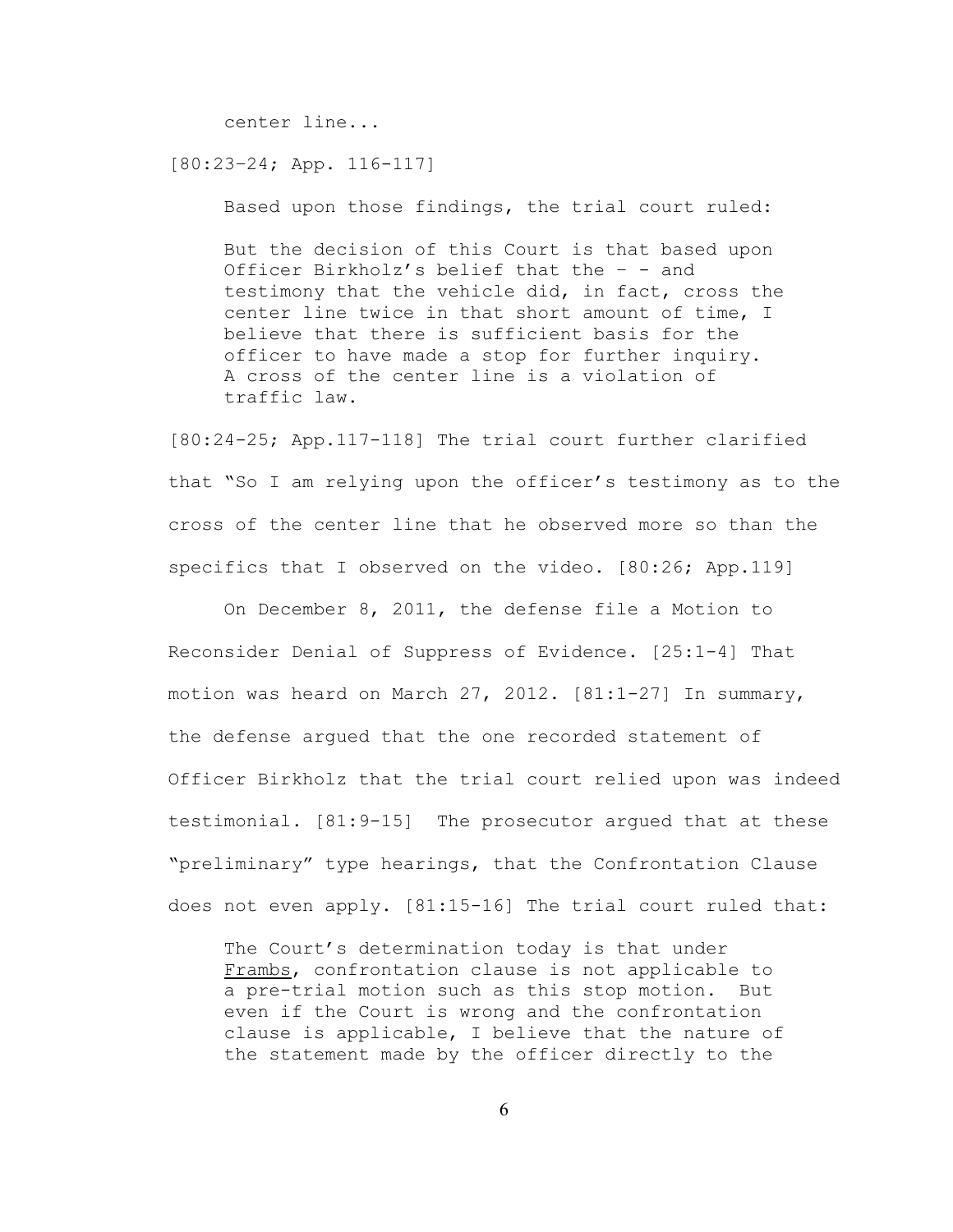defendant as an explanation for the stop in the very inception of the investigation is clearly not testimonial because it is not a summation, it is not a wrap-up, it is not an interview by another officer of Officer Birkholz as to what he saw and/or observed some time before.

[81:19-20] The trial court entered a written order on October 15, 2012, denying the motion to suppress for lack of reasonable suspicion for stop. [36:1; App. 7]

The case proceeded to a jury trial, on January 23, 2014, [84:1-198] and Zamzow was found guilty by the jury, on both counts. [52:1-2 and 57:1-2] Zamzow was sentenced immediately after the trial and a Judgment of Conviction was entered. [59:1-2; App.101-102]

Zamzow timely filed on January 24, 2014, a Notice of Intent to Seek Post-Conviction Relief [60:1-4]. Appellate counsel was subsequently appointed and a Post-Conviction Motion was filed on August 21, 2014, with the sole issue challenging the denial of the motion to suppress.  $[63:1-5]$ . A hearing was held on the post-conviction motion on October 7, 2014. [85:1-16].

The trial court made an oral ruling that it was not going to change its mind. [85:13; App. 120] The trial court reiterated that it was relying on the audio recording of Officer Birkholz's statement. [85:14; App. 121] The trial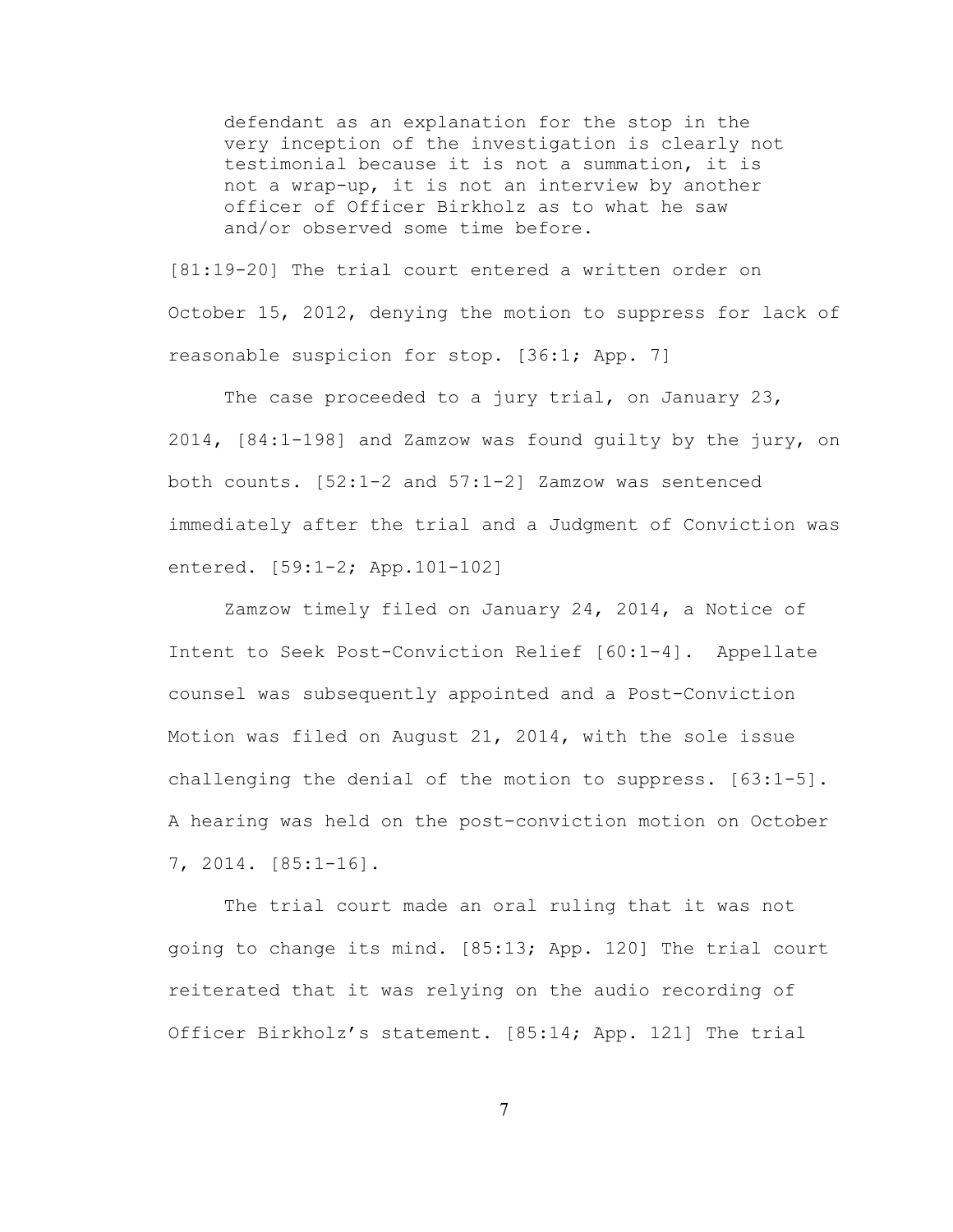court found the audio statement reliable, when viewed with the video and that reliance on it was not a violation of due process. [85:13-15; App. 120-122]

The trial court denied the motion in a written order dated October 20, 2014. [66:1] This appeal followed with a timely Notice of Appeal, filed on November 5, 2014. [67:1-3]

Further reference to the record and facts will be provided as needed in the argument.

#### **ARGUMENT**

## **I. THE TRIAL COURT ERRED BY DENYING THE MOTION TO SUPPRESS FOR LACK OF REASONABLE SUSPICION FOR STOP**

The trial court ruled at the several motion hearings that it was satisfied that the State had met its burden of proof that the arresting officer had reasonable suspicion to stop Zamzow's vehicle for crossing the center line. It based this ruling on the recorded audio portion of Officer Birkholz's squad car camera that was admitted into evidence.

Zamzow argues that the admission of the audio recording was in error as it was hearsay, and violated his right to confront the witness against him, as Officer Birkholz was deceased, he was not available to be cross-examined.

Zamzow further argues that even if hearsay is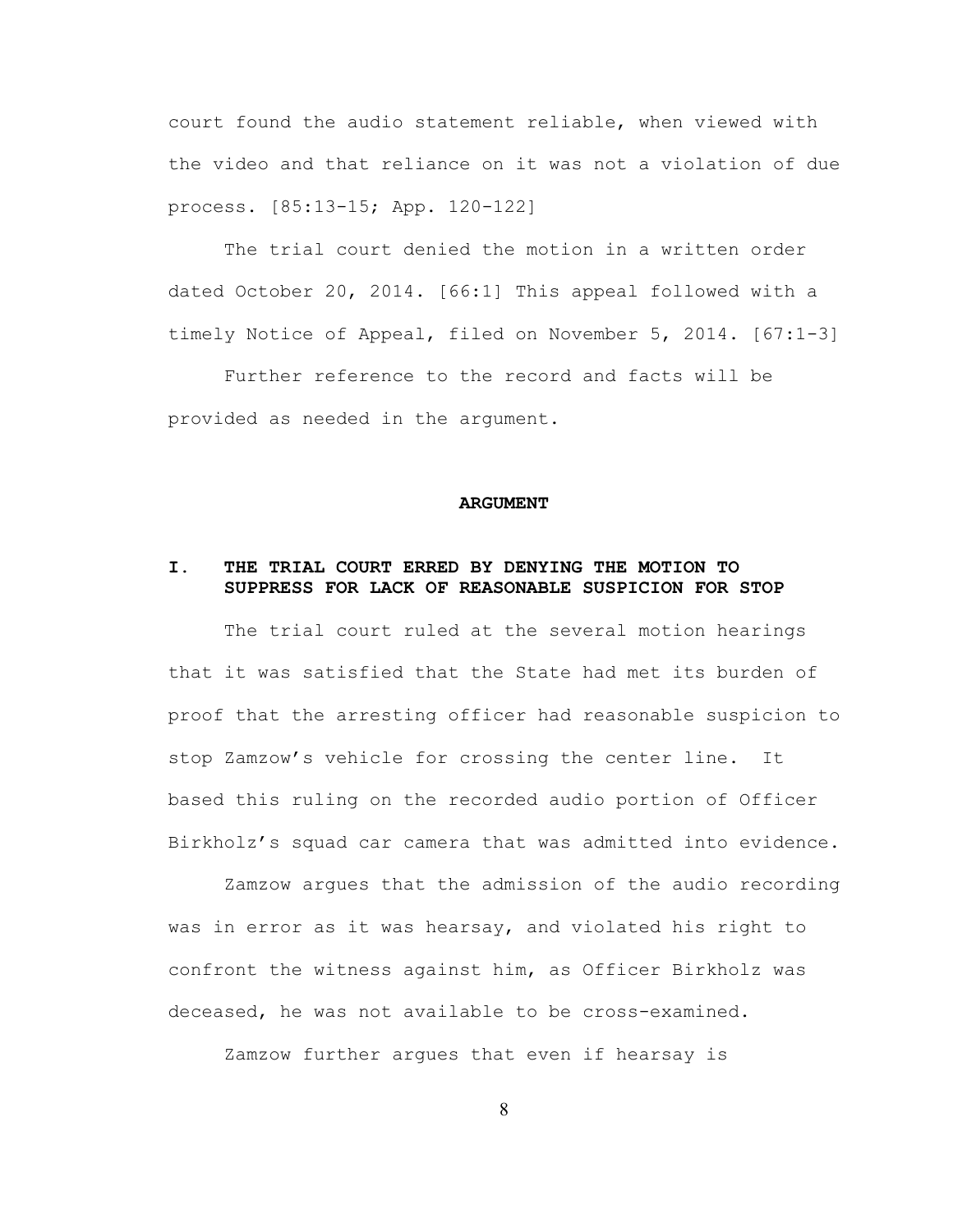admissible and the confrontation clause doesn't apply at the motion hearing, that the inability to cross examine the witness against him violates the Due Process clause, as the reliability of the statement is unable to be tested and thus should not be used to find the State met its burden of proof.

## **A. Standard of Review**

The sole issue is whether the trial court properly denied the motion to suppress for lack of reasonable suspicion.

The standard for a traffic stop is well settled. The temporary detention of individuals during the stop of an automobile by the police, even if only for a brief period and for a limited purpose, constitutes a "seizure of 'persons' within the meaning of the Fourth Amendment." State v. Gaulrapp, 207 Wis.2d 600, 605, 558 N.W.2d 696 (Ct. App. 1996) (citing Whren v. United States, 517 U.S. 806, 809-10, 116 S.Ct. 1769, 135 L.Ed.2d 89 (1996).

The constitutional standard of the  $4<sup>th</sup>$  Amendment of the U.S. Constitution and Article I, §11 of the Wisconsin Constitution requires that before an officer makes an investigative traffic stop, he must have reasonable suspicion. State v. Rutzinski, 2001 WI 22, ¶¶12-14, 241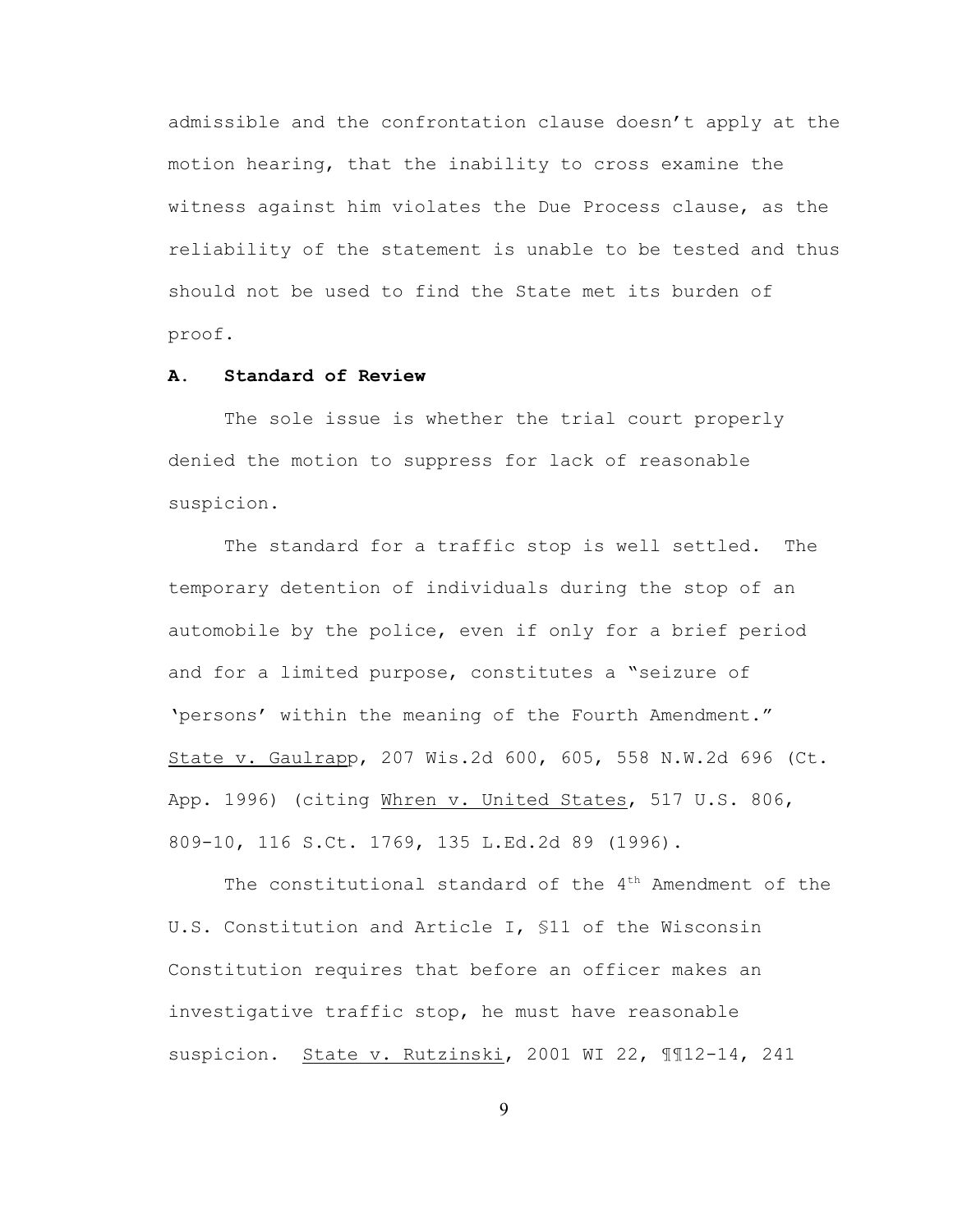Wis.2d 729, 623 N.W.2d 516. To satisfy constitutional requirements for a traffic stop, an officer's suspicion must be based upon specific and articulable facts which, taken together with rational inferences from those facts, reasonably warrant the intrusion. Terry v. Ohio, 392 U.S. 1, 27 (1968).

Whether reasonable suspicion exists is a question of constitutional fact. State v. Williams, 2001 WI 21, ¶18, 241 Wis.2d 631, 623 N.W.2d 106. The court applies a two step standard of review when determining questions of constitutional fact. Id. First, a trial court's finding of historical fact will be upheld unless they are clearly erroneous. Id. Second, determining whether reasonable suspicion exists, based upon those historical facts, is de novo. Id.

At a motion hearing to suppress evidence the burden of proof is on the State.<sup>2</sup> State v. Jiles, 2003 WI 66, 126, 262 Wis.2d 457, 663 N.W.2d 798. The reviewing court is bound to accept the trial court's findings of historical or evidentiary fact unless they are contrary to the great

The Jiles case involved a *Miranda* violation. No case could be found that definitively ruled on the Burden of Proof in a traffic stop suppression hearing.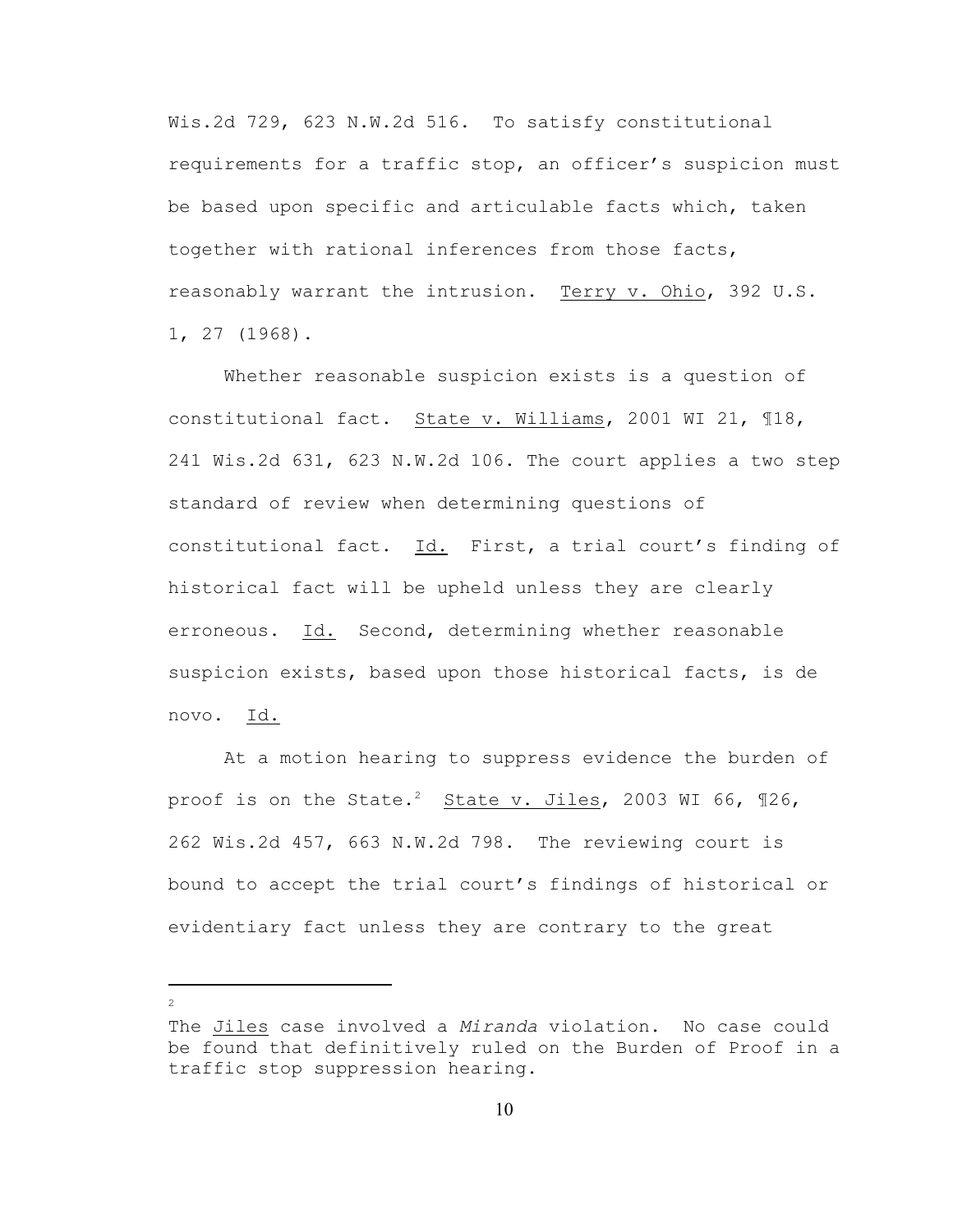weight and clear preponderance of the evidence. State v. Popke, 2009 WI 37, ¶20, 317 Wis.2d 118, 765 N.W.2d 569.

Finally, the determination of historical fact by the trial court, when it is based upon both an officer's testimony and a video recording is under the clearly erroneous standard. State v. Walli, 2011 WI App 86, ¶17, 334 Wis.2d 402, 799 N.W.2d 898. However, the standard when there is no officer testimony, and just a video of the alleged traffic violation is still unsettled. Id., at ¶15,n.5. In *dicta*, it was discussed that other jurisdictions apply a de novo standard of review in those situations. Id.

#### **B. The State Failed to Meet its Burden of Proof**

In this case, the trial court stated that the video showed no traffic violations, and the only evidence of a traffic violation was the audio recording of Officer Birkholz, saying that he saw the vehicle cross the center line. [80:23–24; App. 116-117]

#### **1. The Audio Recording Should Not Have Been Admitted**

If the audio recording of Officer Birkholz is deemed inadmissible, then there is no evidence to support reasonable suspicion, since the only evidence of a traffic violation is that recording. Therefore, the motion to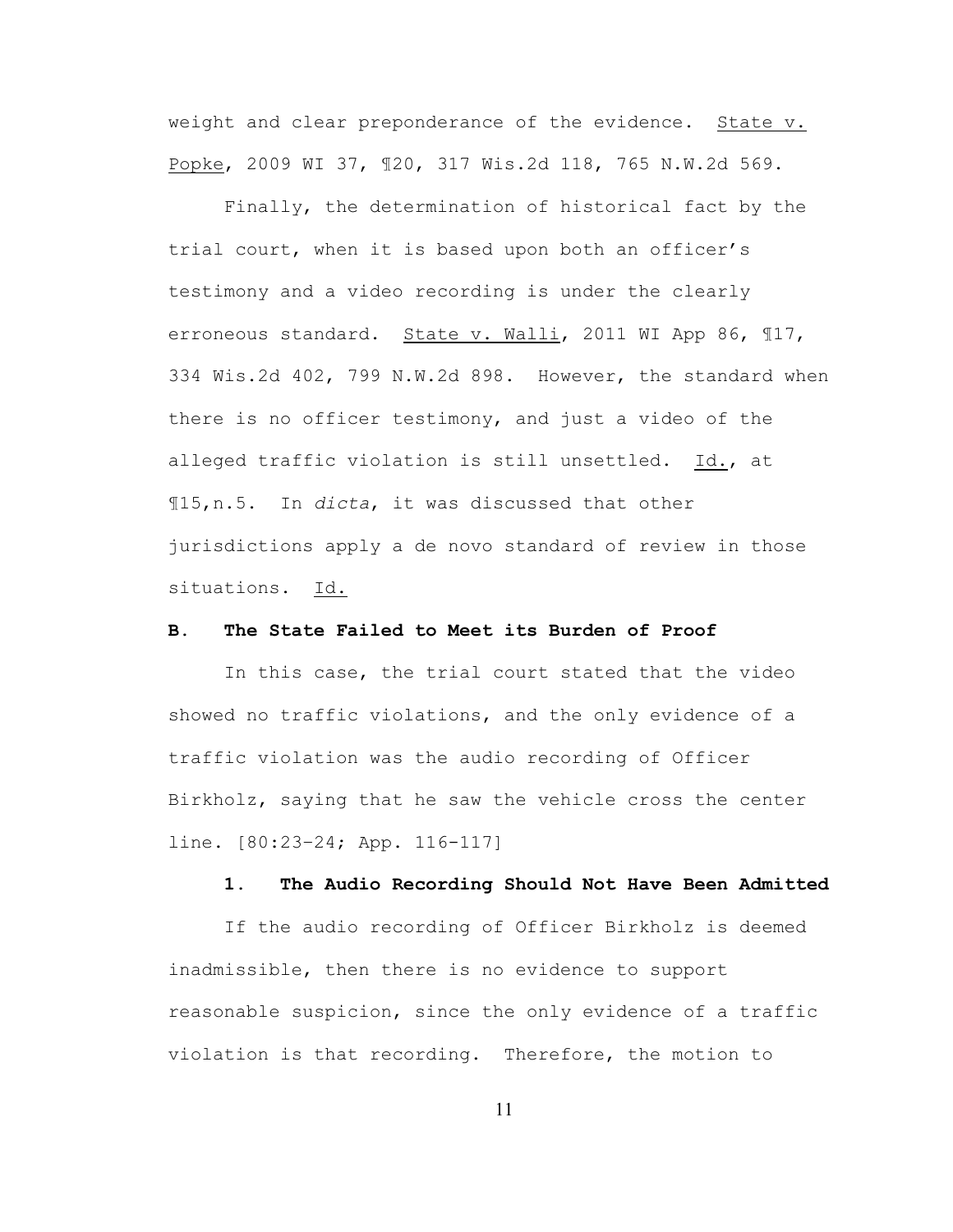suppress must be granted in that scenario.

The defense objected to the admission of the DVD of the squad car camera recordings (Exhibit 1 [19]) on both hearsay [78:4] and confrontation grounds. [80:5-8] The court overruled the objection to hearsay, finding that at a motion hearing hearsay is admissible. [79:2-3]

The trial court also ruled on the issue of whether the Confrontation Clause applies to pre-trial hearings at the Motion Hearing on December 1, 2011. It determined that it needed to hear the audio recording to determine whether the statement was testimonial or non-testimonial, as that would determine whether the Confrontation Clause would be violated or not. [80:10] After the DVD was played, the trial court ruled that the first statement directly to Zamzow as nontestimonial, and thus admissible, [80:23; App. 116] and that the second statement to a responding officer was testimonial and thus not admissible. [80:20; App. 113]

At the Reconsideration hearing, the trial court clarified the reason that it found the first statement to be admissible as non-testimonial stating that "it is not a summation, it is not a wrap-up, it is not an interview by another officer of Officer Birkholz as to what he saw and/or observed some time before." [81:19-20; App. ] The problem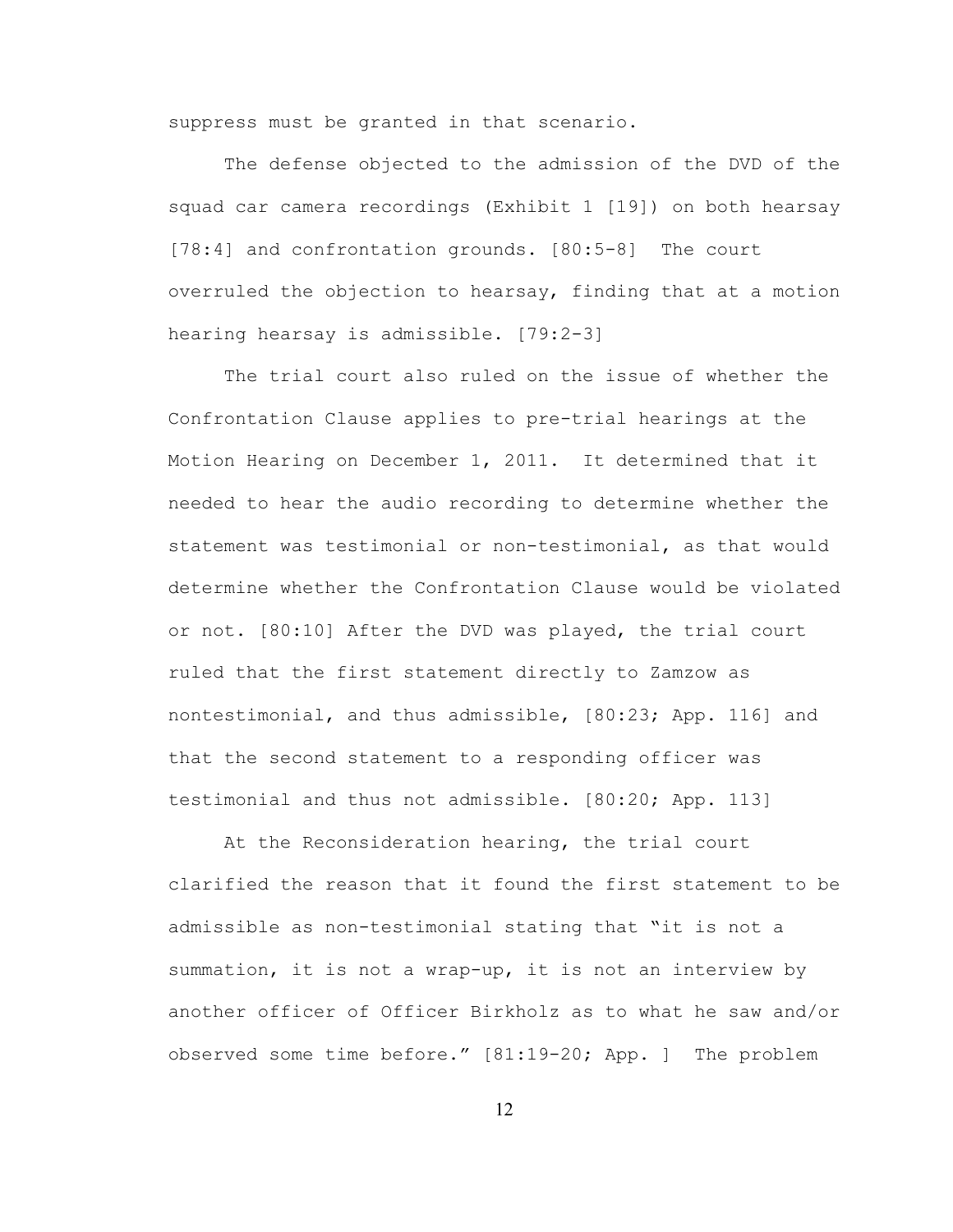with this reasoning is that the statement is a summation of the reason the officer would put in his police report for why he stopped the vehicle. It is essentially the same information that he conveyed to the responding officer [80:14-14; App. 110-111] that the trial court found to be testimonial. [80:20; App. 113] The only difference is who the audience was.

The bottom line was Officer Birkholz had just made a traffic stop, and he knew he had to have a reason for it. He gave the reason to Zamzow, and he gave the reason to the responding officer. The intent of making the statement to both was the same, i.e., to justify the stop in the anticipation of litigation. When a officer stops a vehicle, and informs a citizen of the reason for the stop, he should fully expect that reason to be remembered by the citizen, and used in litigation.

This standard is found in State v. Manuel, 2005 WI 75, ¶42, 281 Wis.2d 554, 697 N.W.2d 811. "For a statement to be testimonial...it must be as 'statement[] that [was] made under circumstances which would lead an objective witness reasonably to believe that the statement would be available for use at a later trial.'" In this case, Zamzow was the witness to that statement, and as the basis for the stop, it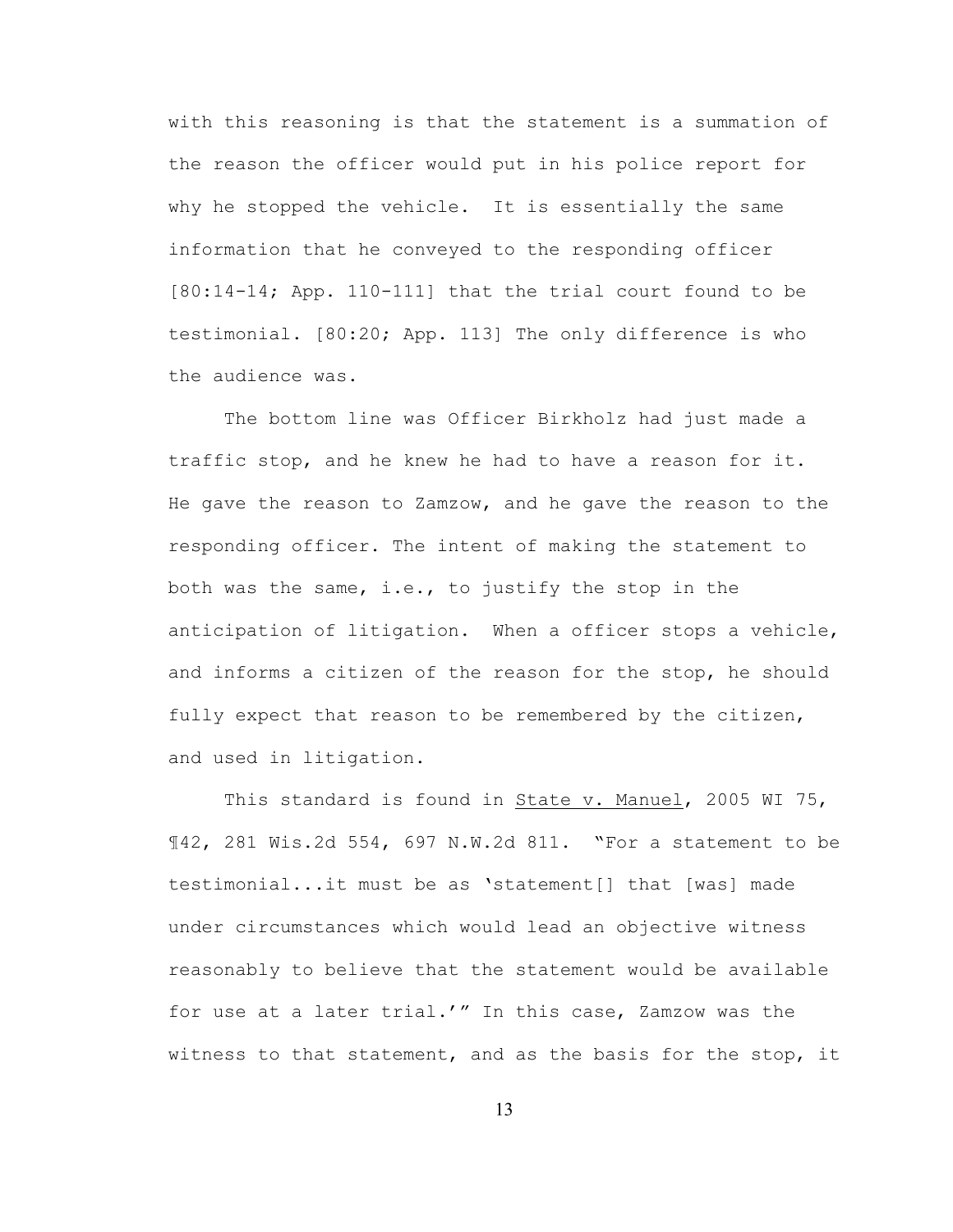should be clear that the statement was going to be used at a later trial. Therefore, that statement is testimonial, and should be inadmissible as a violation of the confrontation clause.

In the alternative, the trial court also found that under State v. Frambs, 157 Wis.2d 700, 460 N.W.2d 811 (Ct. App. 1990), that the "confrontation clause is not applicable to a pre-trial motion such as this stop motion." [81:19] As argued further below, Zamzow argues that Frambs, having been decided long before Crawford v. Washington, 541 U.S. 36 (2004), is no longer good law, and that at an adversarial evidentiary hearing, where constitutional facts need to be determined, that some right to confrontation does apply. As explained below, Zamzow also argues that the Confrontation Clause is the only way to test the reliability of the evidence, and thus is necessary to reliably determine the evidentiary facts.

## **2. The Audio Recording is Too Unreliable to Form the Basis for a Constitutional Fact**

Even if the audio recording is deemed admissible, the suppression motion should still be granted since the sole evidence to support a reasonable suspicion is the statement of Officer Birkholz, and that statement is too unreliable to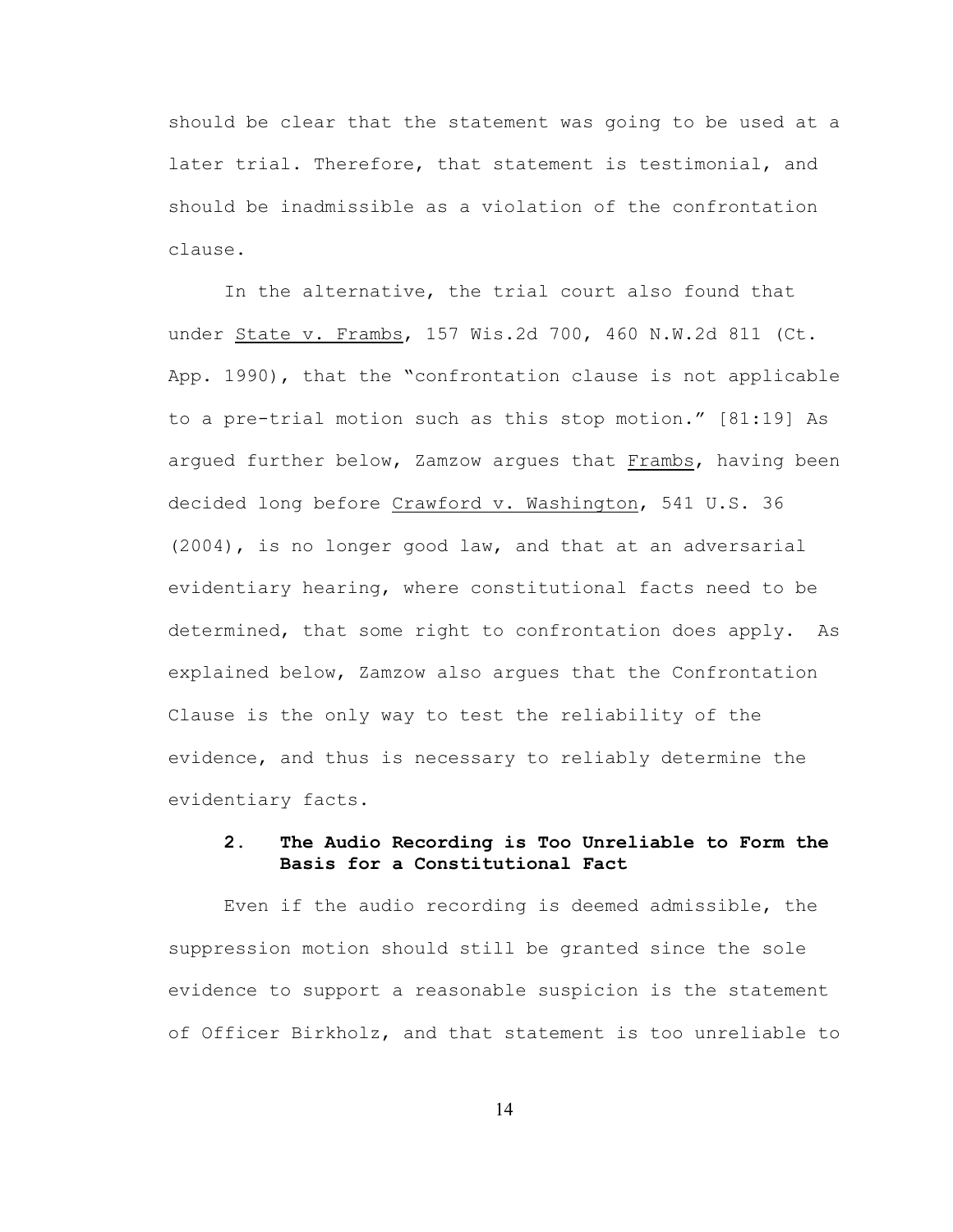form the basis for a constitutional fact because it was not subject to cross-examination.

Without cross-examination, that statement can not be tested. The reliability of testimony is assessed by testing in the "crucible of cross-examination". State v. Rhodes, 2011 WI 73, ¶29, 336 Wis.2d 64, 799 N.W.2d 850. Unreliable evidence should not be relied upon for such an important finding as a constitutional fact.

The trial courts findings were either clearly erroneous, as it relied upon unreliable evidence, or was based upon inadmissable evidence. Either way, there was insufficient credible evidence to support the finding of reasonable suspicion.

# **C. Statements Made Out of Court, by an Unavailable Witness are Not Reliable**

The defense objected to admitting the DVD containing the audio and video from the squad car camera based upon it being hearsay, and also violating the rights to confront witnesses. The historical basis for these limits on evidence is that they are not reliable. As a general principle, taught in law school evidence classes, "The assumption underlying the hearsay rule is that crossexamination reveals these infirmities; accordingly, the lack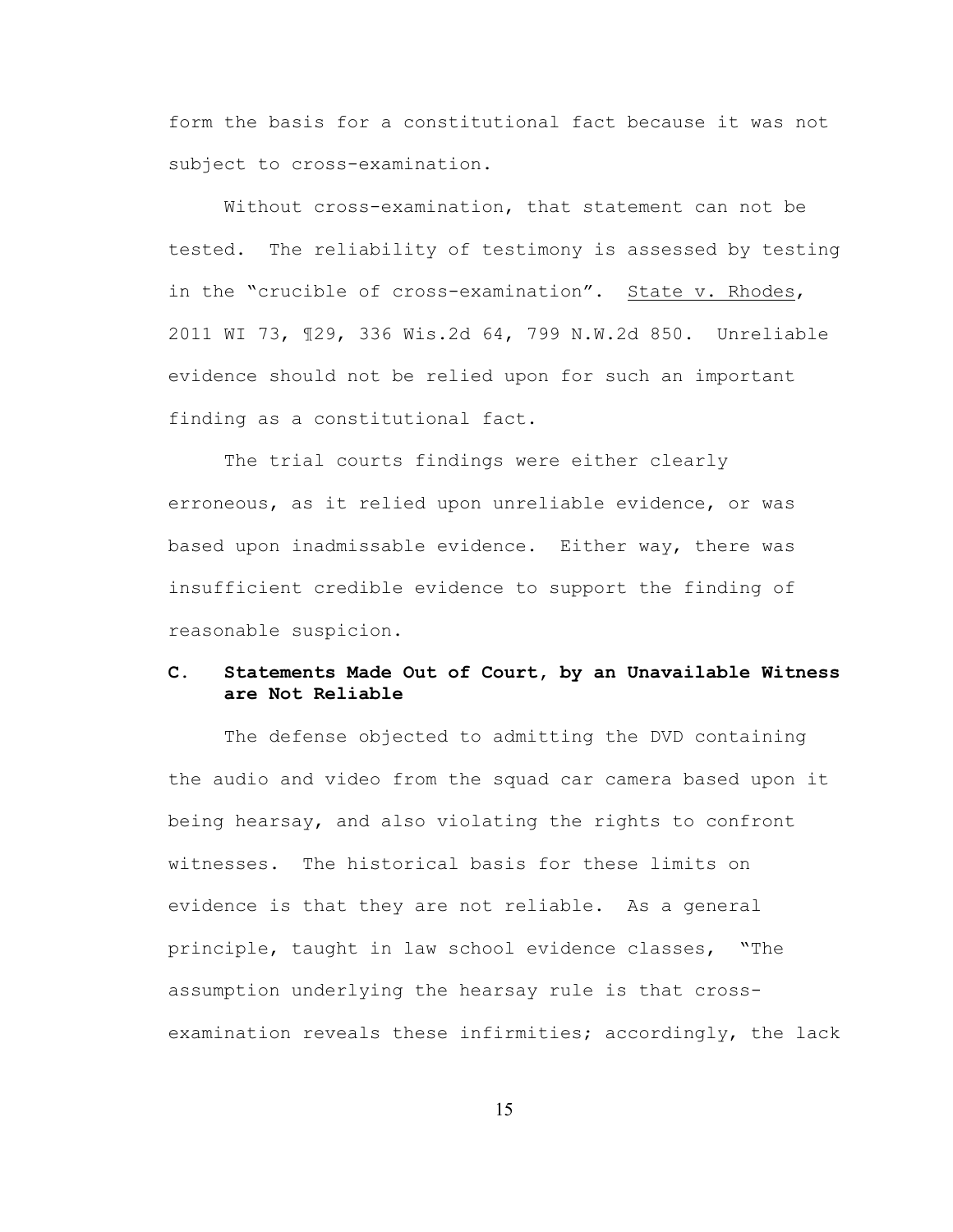of opportunity for cross-examination is the fundamental reason for excluding hearsay evidence." Graham C. Lilly, An Introduction to the Law of Evidence, 182 (2d ed. 1992) The first "infirmity" of hearsay is a "defect in perception", that is, the statement may be unreliable because the declarant did not observe or hear accurately. Id. In this case, the unsworn statement of Officer Birkholz was admitted, over objection, and ultimately, was the basis for the finding that reasonable suspicion existed, even though there was no way to test it for any defects in perception.

Since the statement was not tested for defects in perception by cross-examination, it was unreliable. Therefore, considering the contents of the video as sufficient evidence to meet the State's burden of proof violates the defendants Due Process Rights under both the Wisconsin and the U.S. Constitution because unreliable evidence should not be the sole basis for the trial court' ruling.

The Due Process Clause of the Fourteenth Amendment provides an independent limit on the procedural actions of State governments in criminal cases based on the idea of "fundamental fairness." This is sometimes referred to as "procedural due process."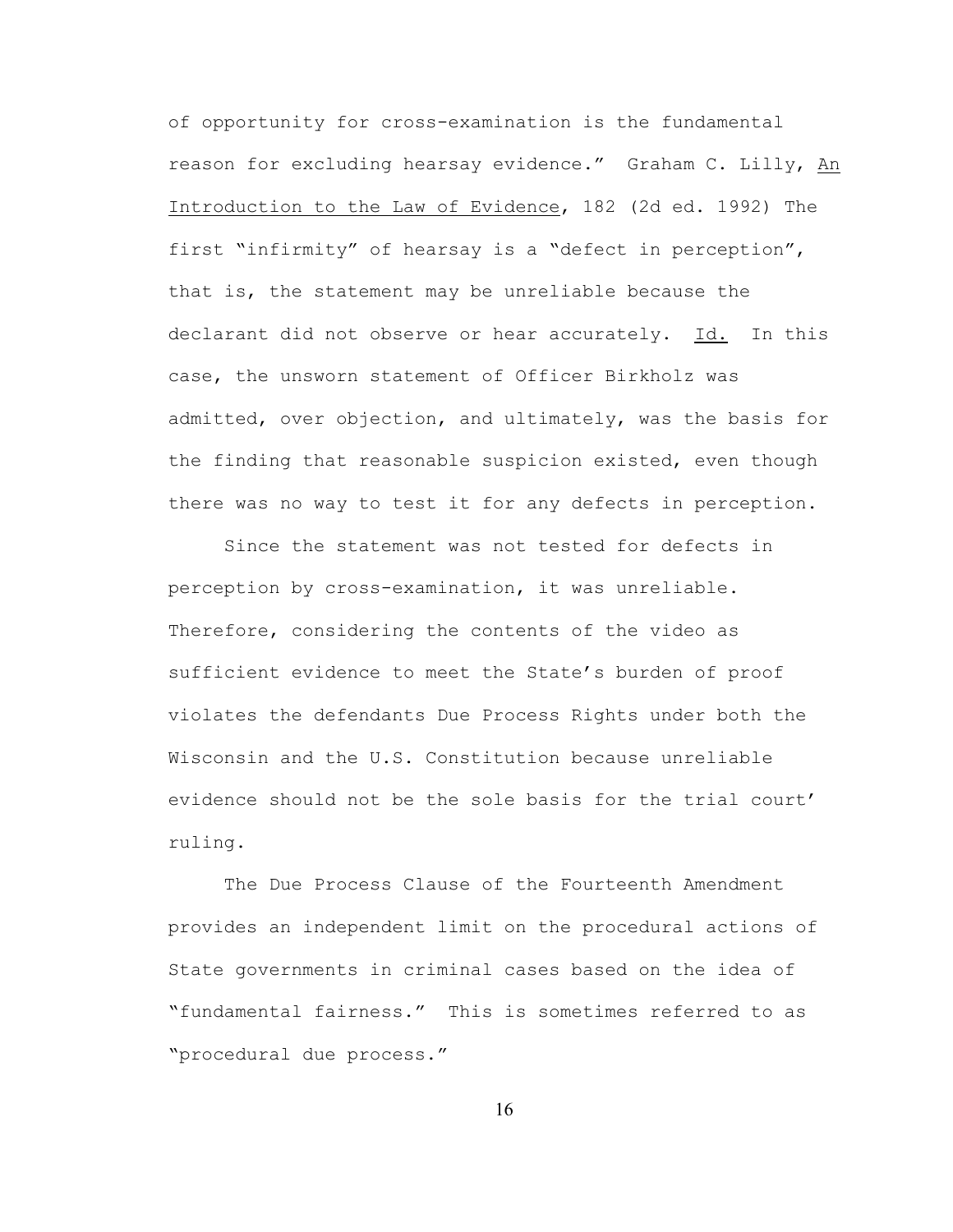The Due Process Clause of the Fourteenth Amendment provides an independent limit on the procedural actions of state governments in criminal cases based upon the idea of "fundamental fairness." *See* Dowling v. U.S., 493 U.S.342, 352 (1990). Zamzow argues it would be fundamentally unfair to allow the trial court to make a finding of constitutional fact solely on a statement that can not be tested for defects in perception.

Zamzow acknowledges that this approach appears to be novel in Wisconsin. Zamzow also acknowledges that case law was cited in the prior proceedings in this case that supports the argument that hearsay can be admitted at pretrial proceedings and that the Confrontation Clause does not apply at pre-trial proceedings. However, Zamzow argues that Due Process still requires that a court consider the importance of cross-examination in determining the reliability of the evidence and the critical nature of the proceedings, rather than rely upon a blanket assumption that the Confrontation Clause does not apply.

The case cited by the State [80:9 and 81:5] to support the argument that the Confrontation Clause does not apply to pre-trial proceedings is State v. Frambs, 157 Wis.2d 700, 460 N.W.2d 811 (Ct. App. 1990). This case was decided long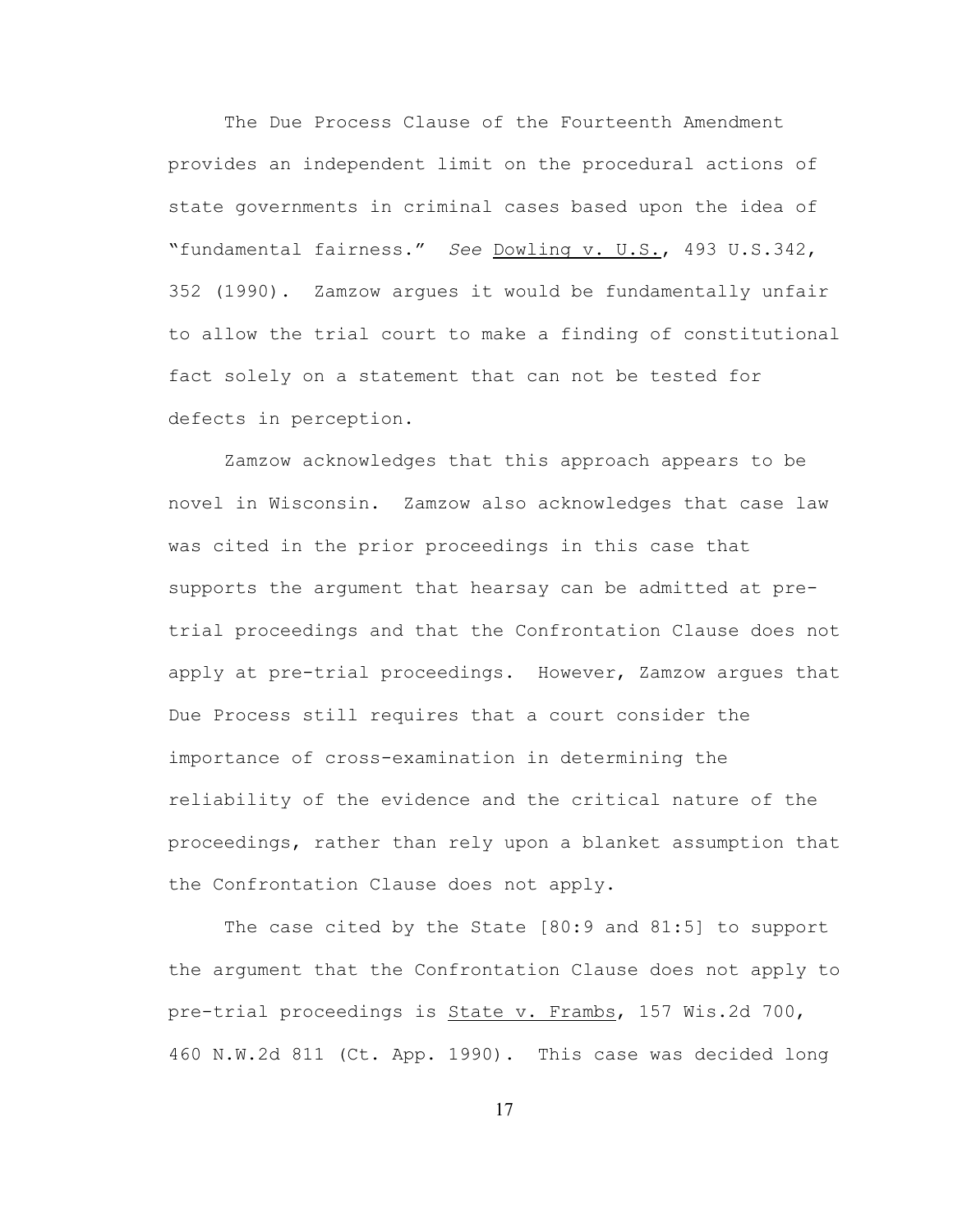before the landmark case of Crawford v. Washington, 541 U.S. 36 (2004), which drastically changed how the Confrontation Clause was interpreted. While the Crawford case did not deal with the issue of pre-trial hearings, it did emphasize that cross-examination is the procedural way to determine reliability. Id., at p.61.

In this case, the officers statements on the squad video formed the basis of the evidence to support reasonable suspicion. However, there was no way for the defense to cross-examine the officer on what those statements meant, or what he was actually thinking when he made those statements. There was also no way for the defense to cross-examine the officer on whether there were any defects in his perception. There was no way to ask Officer Birkholz where on the video the violation occurred, and if not on the video, why not.

Without having to wade through the constitutional limits of the Confrontation Clause, and whether it automatically applies to pre-trial adversarial evidentiary motion hearings, the issue can be determined on Due Process grounds because of the importance of cross-examination at getting to the truth.

"The right to cross-examine is often implicated in the context of an accused attempt to test the credibility of an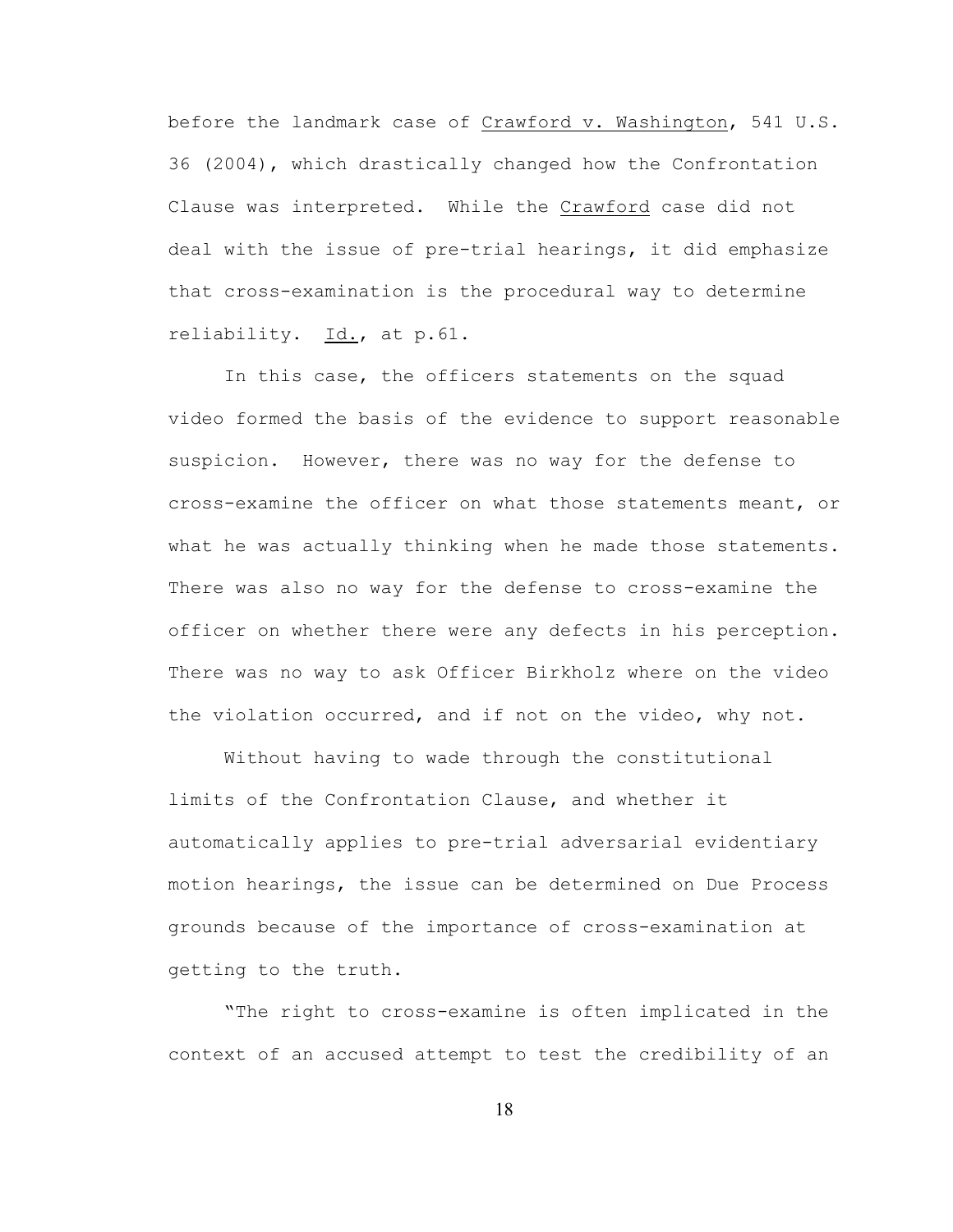adversary witness." State v. Rhodes, 2011 WI 73, ¶29, 336 Wis.2d 64, 799 N.W.2d 850. "At the most fundamental level ... cross-examination allows the accused to test the 'believability of a witness and the truth of his testimony'." Id. The reliability of the testimony is assessed by testing in the "crucible of cross-examination". Id. (internal citations omitted).

The suppression hearing in this case was an adversarial evidentiary hearing. The trial court had to make a finding of fact, based upon the evidence presented, that the State met the burden of proof. Since the officer who was the sole witness to the critical event was not available, there was no way for the defense to cross-examine him on any infirmities of his perception in what he thought he saw, and what was the basis for the stop. The believability of the witness and the truth of his testimony could not be tested. While the full scope of the Confrontation Clause might not apply to pre-trial proceedings, Due Process should require that the defense be allowed to test the evidence against the accused in the crucible of cross-examination before the evidence can be found reliable and trustworthy enough to be a constitutional fact.

Another way to think about this issue, and why cross-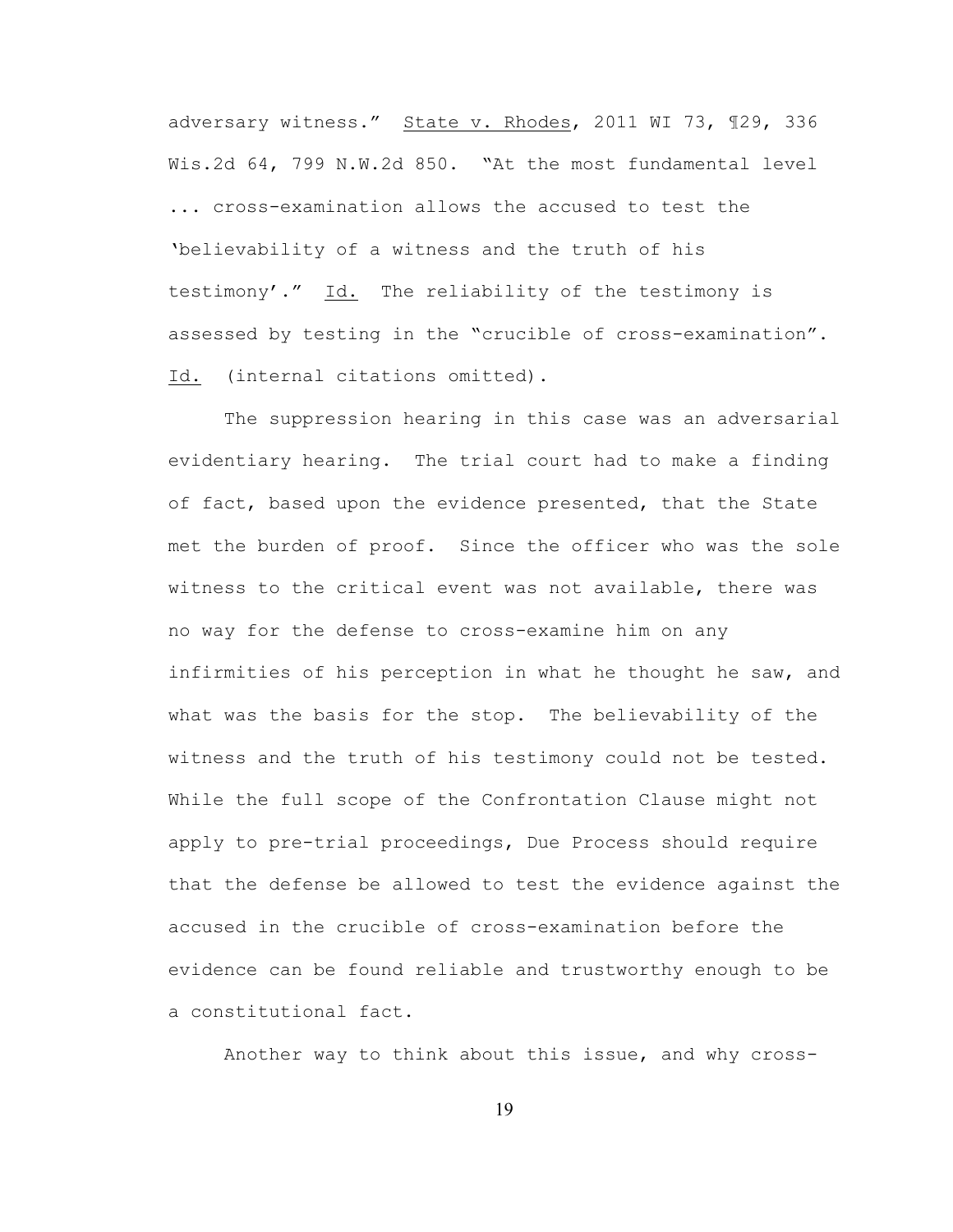examination is necessary at an adversarial evidentiary hearing is that without cross-examination, it is just a trial by affidavit. Why bother having an evidentiary hearing, if all the State has to do is submit a police report, as hearsay. The process would lose the entire nature of being "adversarial" and "evidentiary". The defense can not cross-examine a report. If the witness to the incident is not present at the evidentiary hearing, but only a different police officer, who reads a report, the whole concept of an adversarial evidentiary hearing becomes a farce. Without the ability to cross-examine the sole witness to the critical event in this case, the defendant is denied the due process right to a fair determination of the evidence that is the basis for the finding of reasonable suspicion as a constitutional fact.

As an example, how would this case be any different if there was no audio on the squad car recording, but rather, the statement by Officer Birkohlz was in a written police report. Then, at the suppression hearing in this example, the prosecutor submits the written police report, that says the same thing, "Officer Birkholz, city police. The reason I stopped you is you were crossing the center line there coming at me and then again when I turned around and got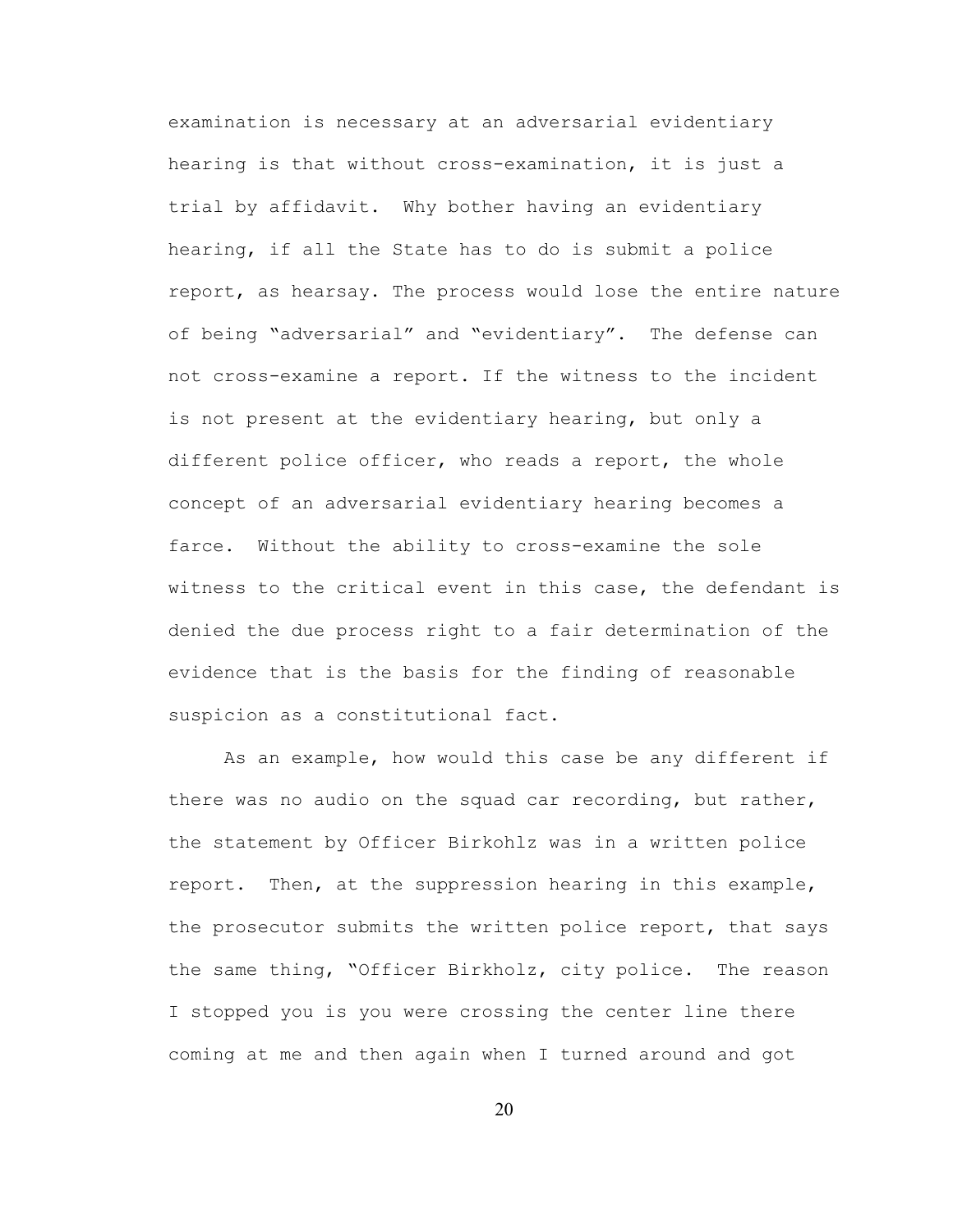behind you." [80:12; App. 8] There is no evidentiary difference between the audio recording and the written form. In both cases, there is no dispute that the officer made the statement. But, in both examples, there is no way to test the truth of the statement, nor the basis for the statement, or to explore any defects in perception, and thus, such statements have been historically deemed unreliable.

It is rare, if not non-existent, that a case would get to an adversarial evidentiary hearing, if the written police report doesn't contain, on its face, the necessary details to show reasonable suspicion or probable cause. However, occasionally, the defense prevails at such a hearing, notwithstanding the details in the written report. Generally, through cross-examination, details emerge that cast doubt on the narrative in the police report. If statements of the arresting officer, either audio recorded or written, can be used at these hearings, without the ability to cross-examine the officer, then the adversarial evidentiary nature of the hearing is eliminated. The sole purpose of such a hearing would be to determine if the officer properly drafted his report.

Most importantly, in this case, the video recording does not corroborate the audio statement, but rather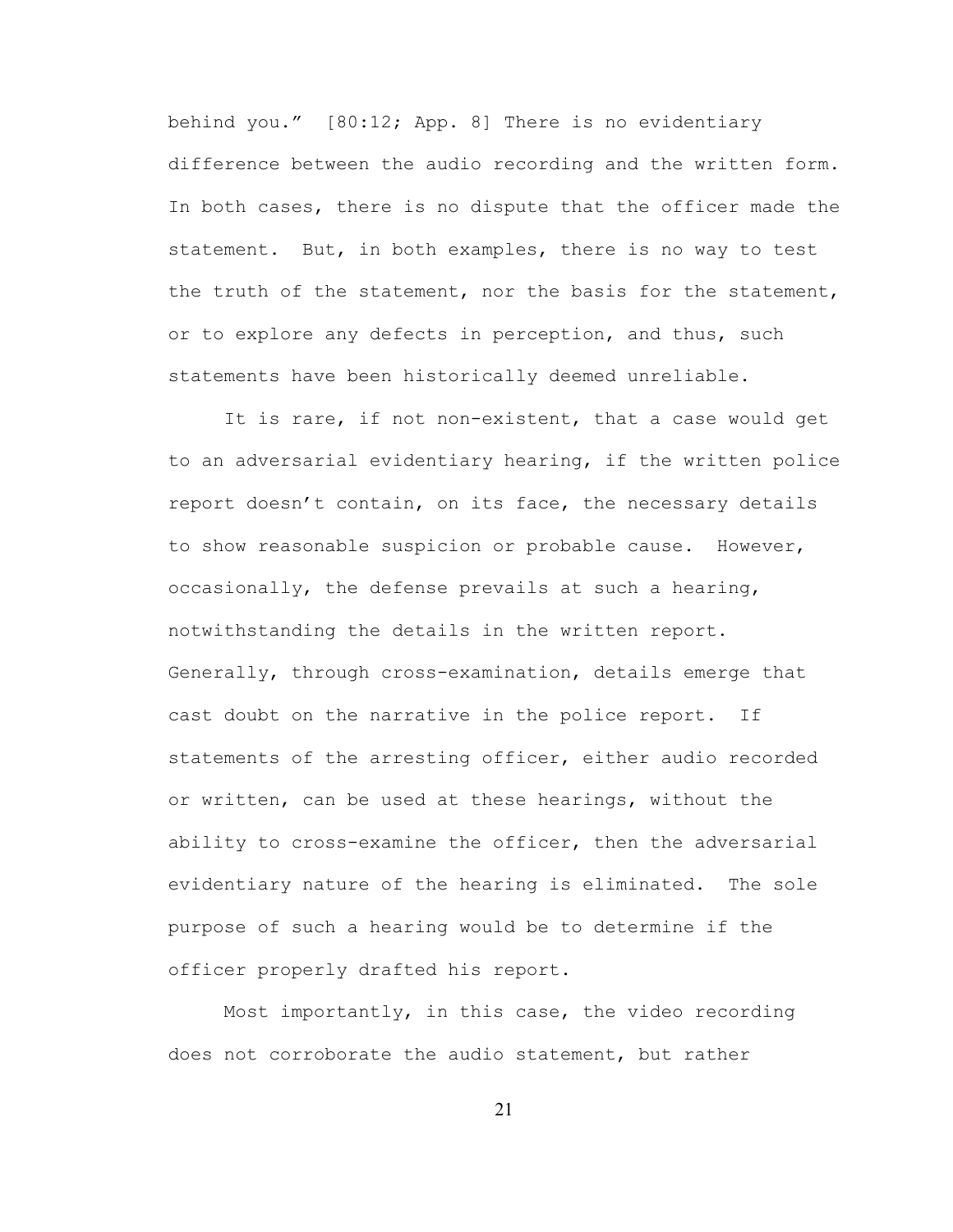contradicts it. One has to assume that the cross of the center line occurred outside the view of the video. But that is exactly why cross-examination of the officer is necessary. An assumption should not be the basis for a constitutional fact. The clearly erroneous standard of review should not be applied in this case, but rather a de novo one. *Confer* State v. Walli, 2011 WI App 86, ¶15,n.5. , 334 Wis.2d 402, 799 N.W.2d 898. Since the video shows no traffic violation, the trial court should be reversed.

The trial court found that the officer's unsworn statement, admitted into evidence without the ability of the defense to cross-examine him, was the sole evidence and was sufficient to meet the burden of proof that there was a traffic violation which provided reasonable suspicion for the traffic stop. Zamzow argues that the recorded statement should not have been admitted since it was hearsay, and it was impossible to cross-examine the declarant, and thus is unreliable and violates his due process rights to have the trial court determine the motion to suppress on reliable evidence. Since there was no reliable evidence that the officer observed a traffic violation, the motion to suppress should have been granted.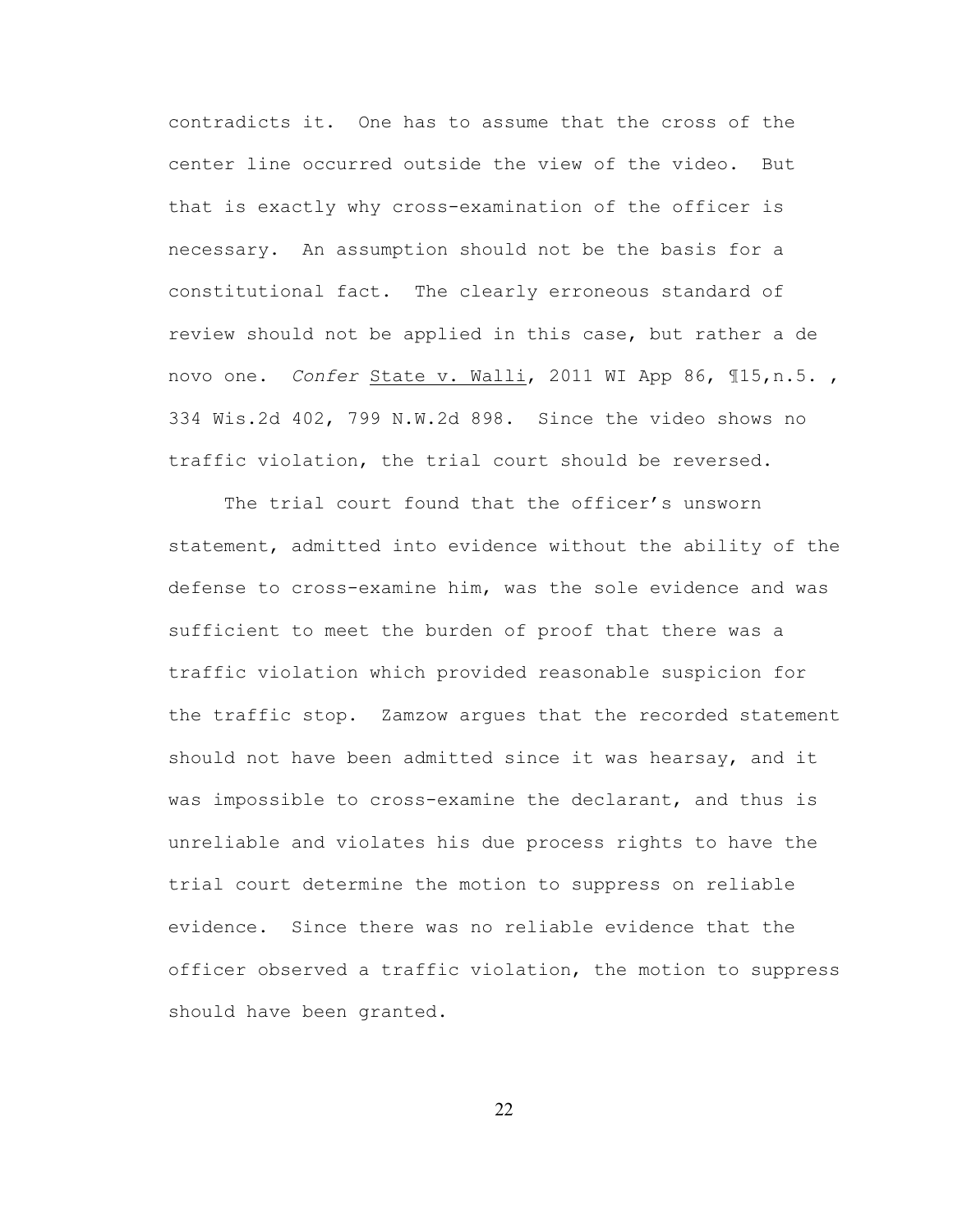#### **CONCLUSION**

For all of the reasons stated above, the defendant, Glenn T. Zamzow, hereby asserts that the trial court's finding of a traffic violation was clearly erroneous and the trial court erred in denying the motion to suppress. Zamzow requests that this Court should vacate the Judgment of Conviction and reverse the trial court's order.

Dated this  $12$ <sup>th</sup> day of January , 2015.

 $\mathbf{By:}$ William J. Donarski Attorney for Defendant-Appellant State Bar No. 1021567

Office Address: Law Office of William J. Donarski 2221 South Webster Avenue, #166 Green Bay, WI 54301

(920) 339-5216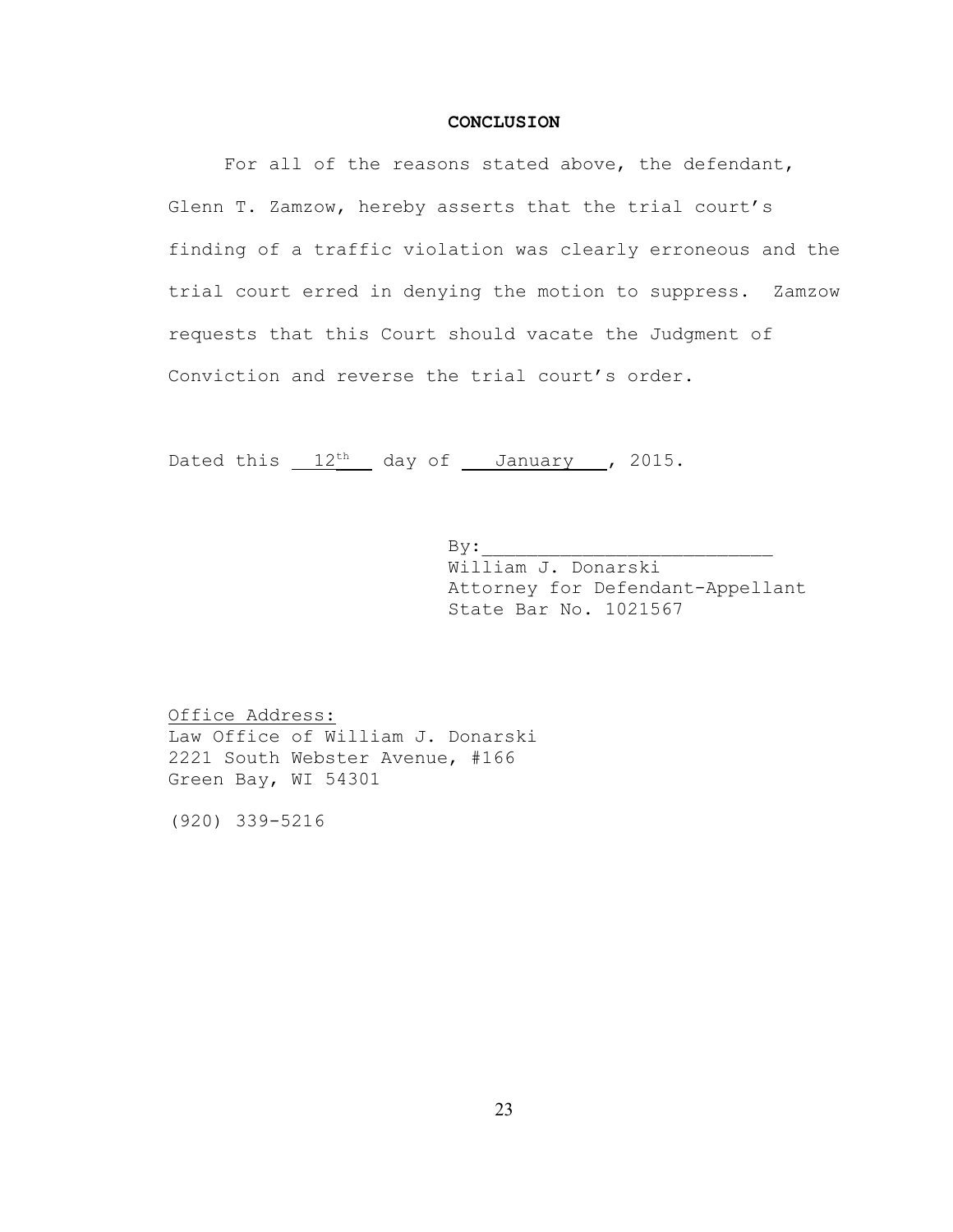#### **CERTIFICATION ON FORMAT**

I hereby that this brief conforms to the rules contained in §809.19(8)(b) and (c) for a Brief produced using the following font:

Mono spaced font: **Courier New** at 12 point font, which is 10 characters per inch; double spaced; 1.5 inch margins on left side and 1.0 inch margins on other 3 sides.

The length of the brief is 23 pages.

Dated this  $12<sup>th</sup>$  day of January , 2015.

WILLIAM J. DONARSKI Attorney for Defendant-Appellant State Bar No. 1021567

Law Office of William J. Donarski 2221 South Webster Avenue, #166 Green Bay, WI 54301

(920) 339-5216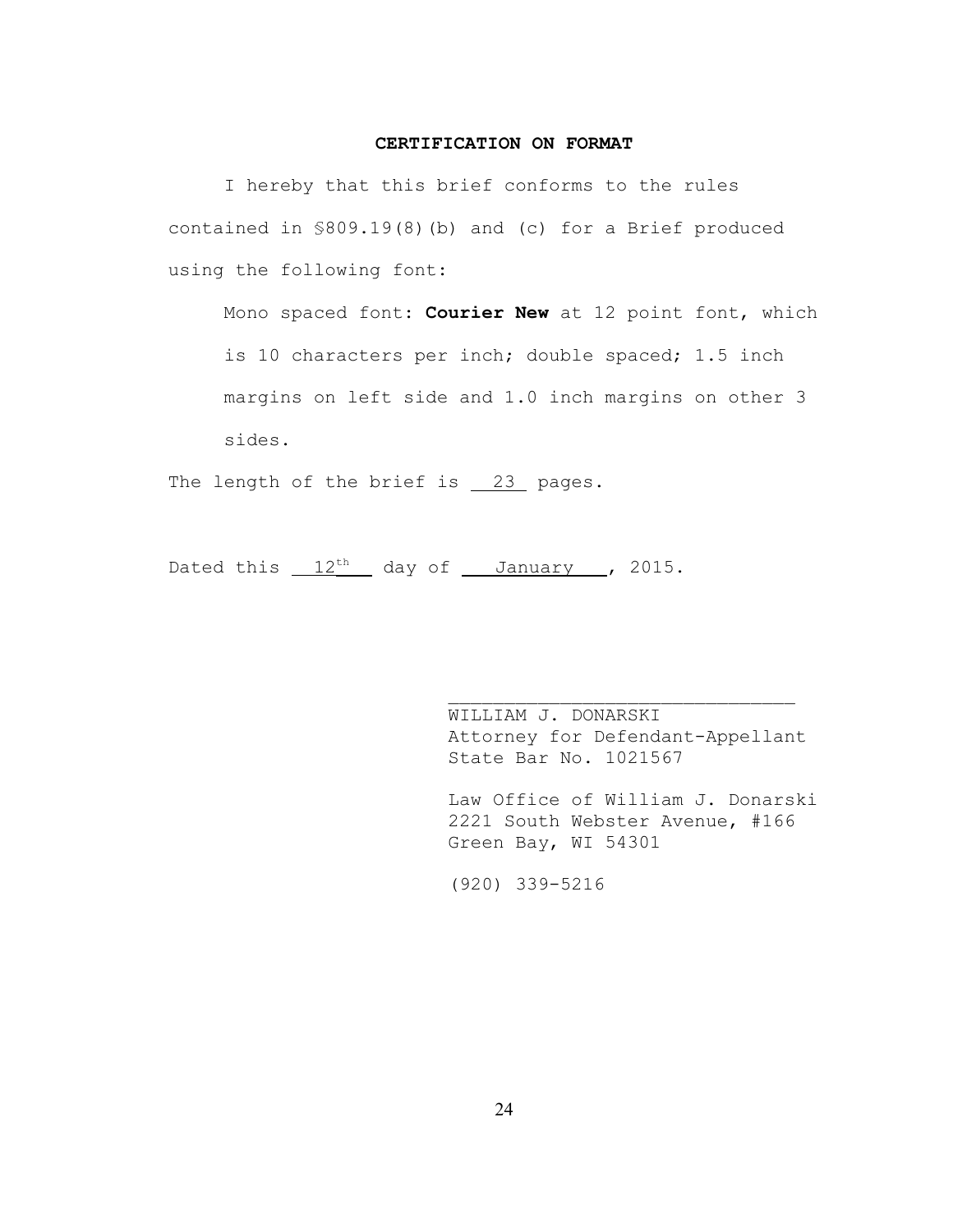#### **CERTIFICATION OF MAILING**

I, William J. Donarski , hereby certify that pursuant to §809.80(3), Stats., that I deposited in the United States mail for delivery to the Clerk, by first class mail, postage prepaid the **Brief and Appendix of Defendant-Appellant**, addressed to:

> Clerk of the Court of Appeals P.O. Box 1688 Madison, WI 53701-1688

I have enclosed ten (10) copies of this document to the Court of Appeals. I have also served by U.S. mail three (3) copies of the said document upon the Wisconsin Attorney General at the following address:

> ADA Eric Toney Fond du Lac County District Attorney's Office 160 South Macy Street Fond du Lac, WI 54935

I certify that the packages containing the said documents postage prepaid were deposited in the U.S. postal receptacle on this  $12<sup>th</sup>$  day of January , 2015.

William J. Donarski

 $\mathcal{L}_\text{max}$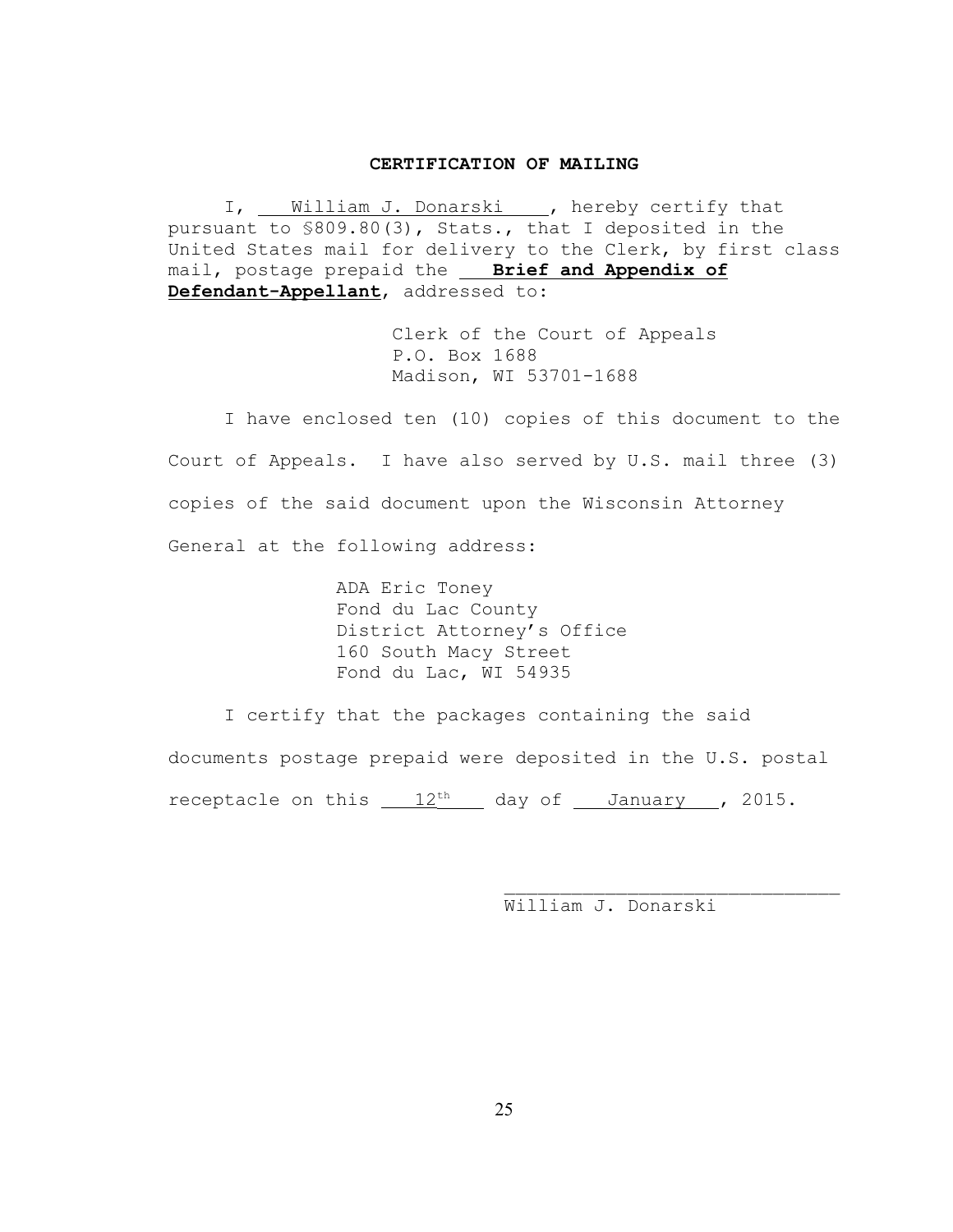#### **CERTIFICATION OF APPENDIX**

I hereby certify that filed with this brief, either as a separate document or as a part of this brief, is an appendix that complies with s. 809.19 (2) (a) and that contains:

- (1) a table of contents;
- (2) relevant trial court record entries;
- (3) the findings or opinion of the trial court; and
- (4) portions of the record essential to an understanding of the issues raised, including oral or written rulings or decisions showing the trial courts reasoning regarding those issues.

I further certify that if this appeal is taken from a circuit court order or judgment entered in a judicial review of an administrative decision, the appendix contains the findings of fact and conclusions of law, if any, and final decision of the administrative agency.

I further certify that if the record is required by law to be confidential, the portions of the record included in the appendix are reproduced using first names and last initials instead of full names of persons, specifically including juveniles and parents of juveniles, with a notation that the portions of the record have been so reproduced to preserve confidentiality and with appropriate references to the record.

Dated this  $12^{th}$  day of **January** , 2015.

WILLIAM J. DONARSKI Attorney for Defendant-Appellant State Bar No. 1021567

 $\mathcal{L}_\text{max}$ 

2221 South Webster Avenue, #166 Green Bay, WI 54301 (920) 339-5216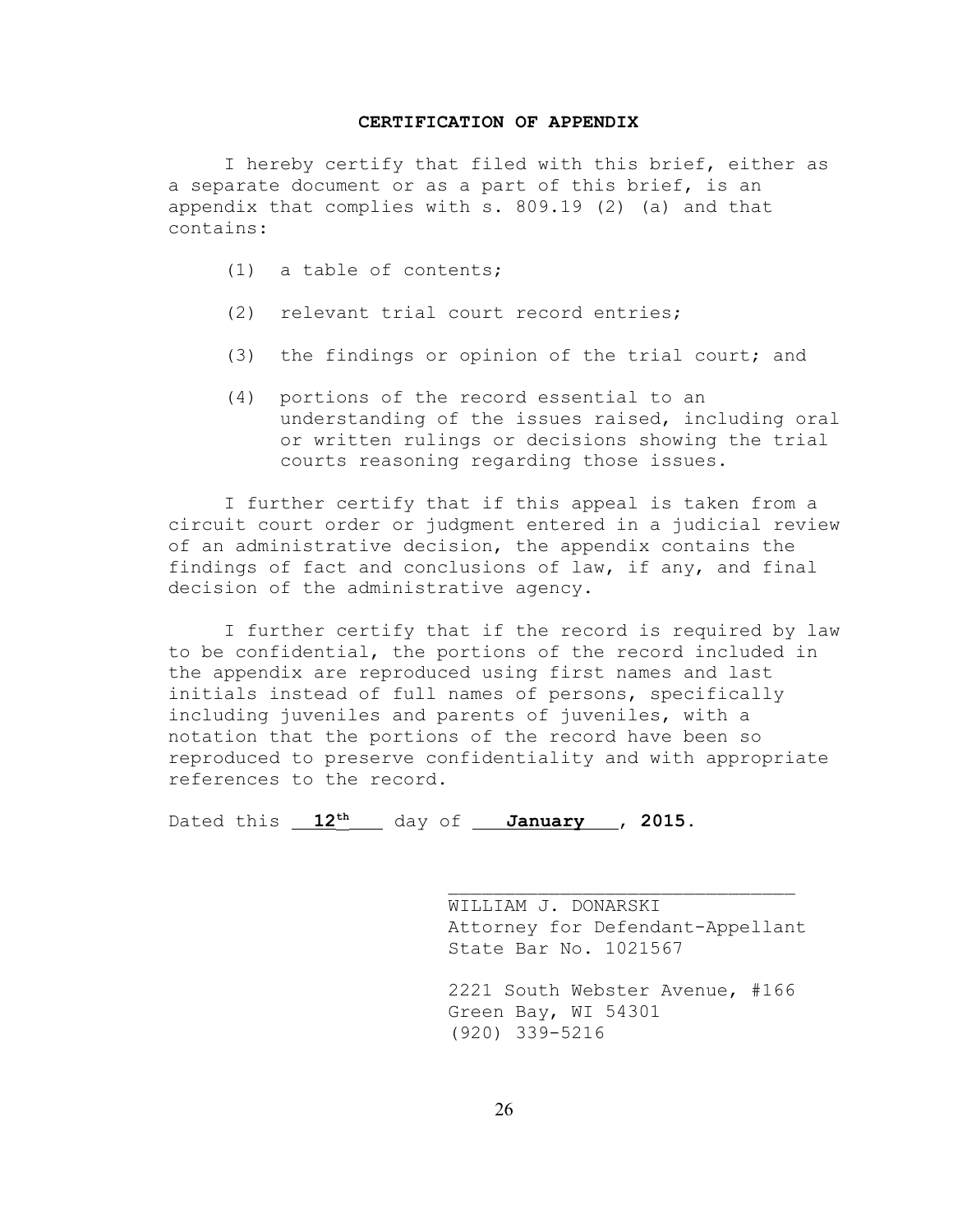#### **CERTIFICATION OF ELECTRONIC FILING**

I hereby certify that I have submitted an electronic copy of this BRIEF OF APPELLANT-DEFENDANT, excluding the appendix, if any, which complies with the requirements of §809.19(12).

I further certify that this electronic petition is identical in content and format to the printed form of the petition for review filed on or after this date.

A copy of this certificate has been served with the paper copies of this petition filed with the court and served on all opposing parties.

Dated this  $12<sup>th</sup>$  day of January , 2015.

 $By:$ William J. Donarski Attorney for Defendant-Appellant State Bar No. 1021567

Office Address: Law Office of William J. Donarski 2221 South Webster Avenue, #166 Green Bay, WI 54301

(920) 339-5216